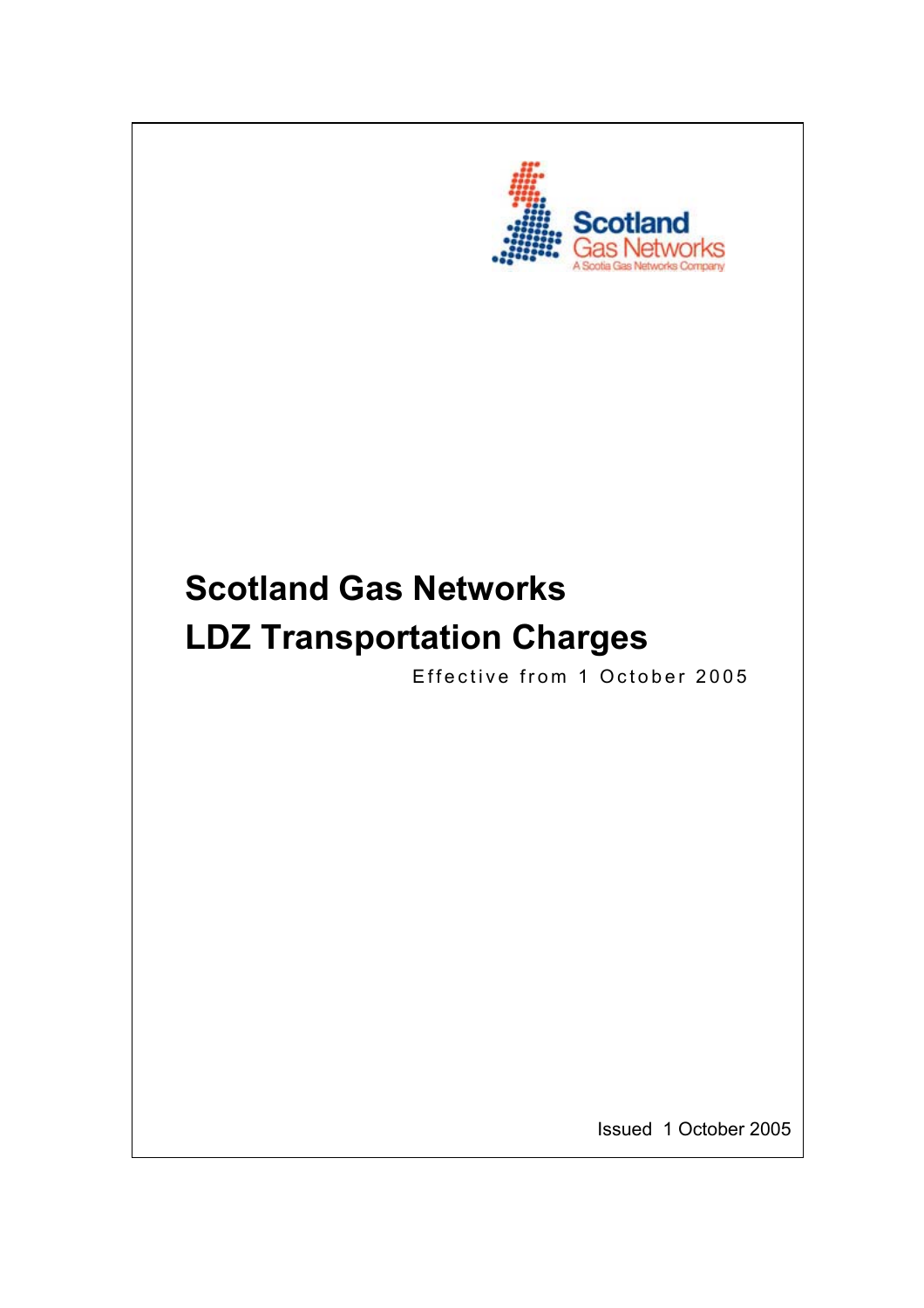# **Contents**

|                    | <b>1. INTRODUCTION</b>                                        | 3  |
|--------------------|---------------------------------------------------------------|----|
|                    | 2. LDZ TRANSPORTATION CHARGES EFFECTIVE FROM 1 OCTOBER 2005 4 |    |
| 21                 |                                                               |    |
|                    |                                                               |    |
| 2.3                |                                                               |    |
| 24                 |                                                               |    |
|                    |                                                               |    |
| <b>APPENDIX 2A</b> |                                                               | 13 |
|                    | <b>ESTIMATION OF PEAK DAY LOAD FOR NDM SUPPLY POINTS</b>      |    |
| <b>APPENDIX 2B</b> |                                                               | 17 |
|                    |                                                               |    |
|                    | 3. APPLICATION OF THE LDZ CHARGES METHODOLOGY                 | 20 |
| 3.1                |                                                               |    |
| 3.2                |                                                               |    |
|                    | 3.3 LDZ CUSTOMER AND OTHER CHARGES METHODOLOGY  27            |    |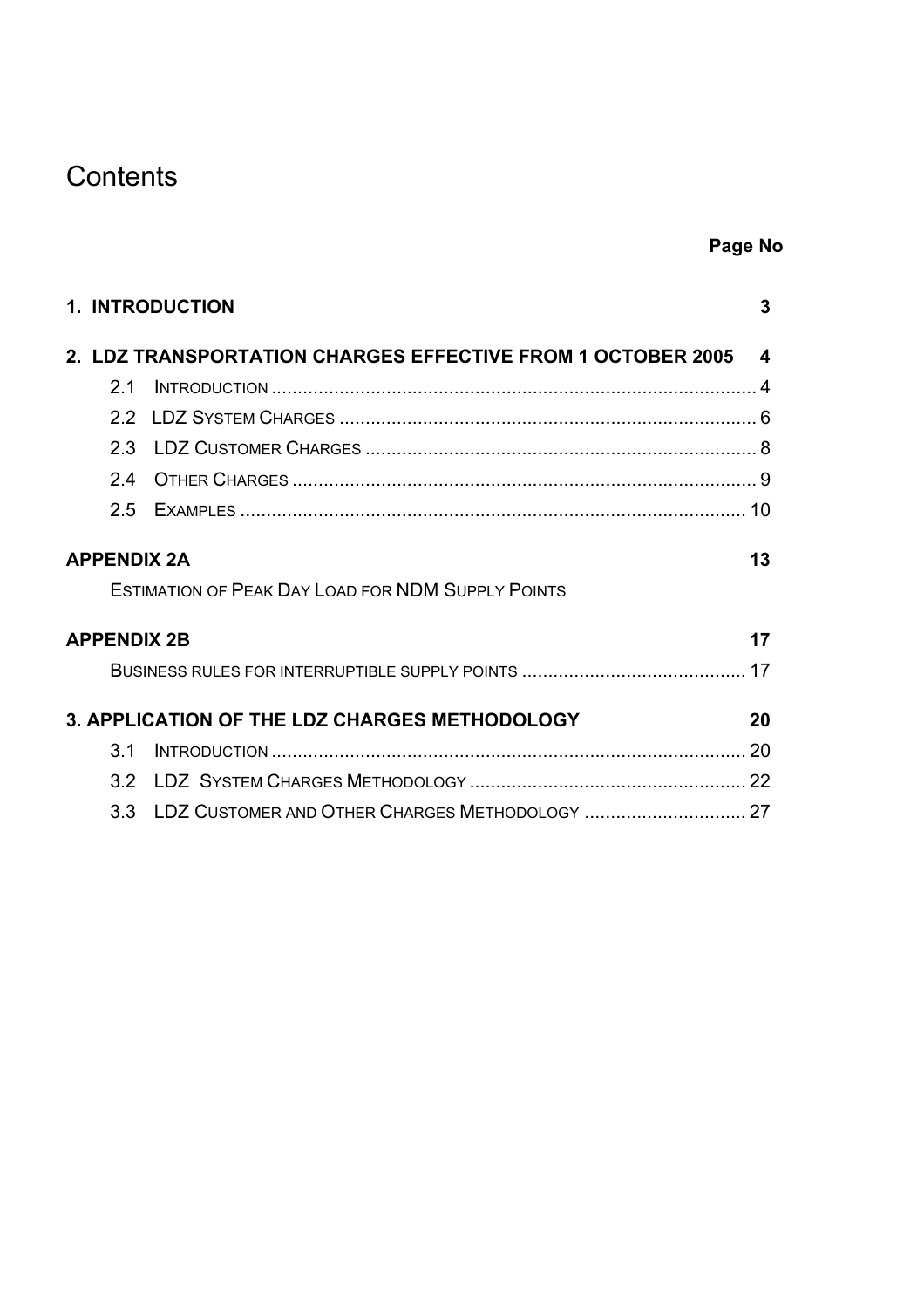## 1. **INTRODUCTION**

Scotia Gas Networks (SGN) acquired the Scotland and the South of England gas distribution networks from National Grid Transco on 1 June 2005. SGN is the holding company of Scotland Gas Networks and Southern Gas Networks.

Scotland Gas Networks is responsible for transporting gas safely and reliably to over 1.6 million customers within the Scotland distribution network through 24,000km of gas mains. Gas transportation is carried out to meet the needs of the companies that supply gas to domestic, commercial and industrial consumers and to power stations.

This publication sets out the LDZ transportation charges which apply for the use of the Scotland Gas Networks pipeline network from 1 October 2005. The charges are set to comply with the price control arrangements from 1 April 2004.

The Scotland gas distribution network used to be a Local Distribution Zone (LDZ) under the previous Transco industry structure. The term LDZ is still used in Billing, in the calculation of load factors and in the Network Code with respect to charges. It is therefore still used in this publication with reference to the charges.

Details of Scotland Gas Networks and its activities can be found on its Internet web site at **www.scotlandgasnetworks.co.uk**. An electronic version of this publication can be found on this website.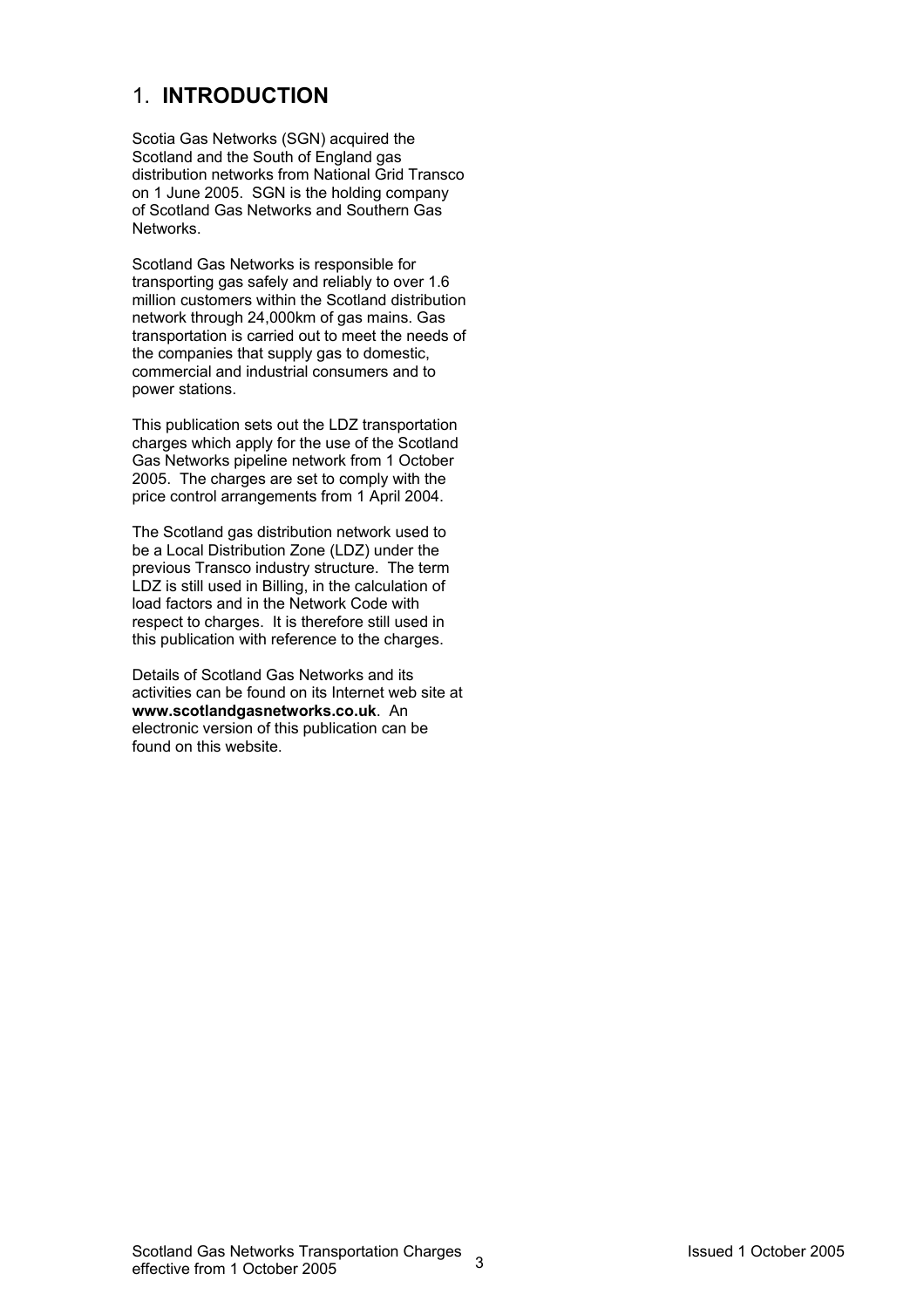## **2. LDZ TRANSPORTATION CHARGES EFFECTIVE FROM 1 OCTOBER 2005**

## **2.1 Introduction**

This publication sets out the LDZ transportation charges which apply from 1 October 2005 for the use of Scotland Gas Networks gas distribution network, as required by Standard Special Condition A4 of the Gas Transporter Licence. This document does not override or vary any of the statutory, licence or Network Code obligations upon Scotland Gas Networks.

For more information on the charges set out in this document, contact **pricingteam@scotiagasnetworks.co.uk**.

#### **2.1.1 Network Code**

The Network Code is supported by an integrated set of computer systems called UK Link. The charges and formulae in this booklet will be used in the calculation of charges within UK Link, which are definitive for billing purposes.

There are a number of areas of the Network Code that impact upon the cost to shippers of using the transportation network, such as imbalance charges, scheduling charges, capacity over-runs and ratchets, top-up neutrality charges and contractual liability. Reference should be made to the Network Code – as modified from time to time – for details of such charges and liabilities.

#### **2.1.2 Units**

Commodity charges are expressed and billed in pence per kilowatt hour (kWh).

Capacity charges are expressed and billed in pence per peak day kilowatt hour per day.

 Fixed charges are expressed and billed in pence per day.

#### **2.1.3 Invoicing**

The Xoserve Invoicing team produce and issue the invoices that are derived from the transportation charges shown within this publication. To clarify this link between pricing and invoicing, charge codes and invoice names are included in the tables.

For more information on invoicing, please contact Xoserve, the invoicing service provider, via e-mail at **css.billing@xoserve.com.**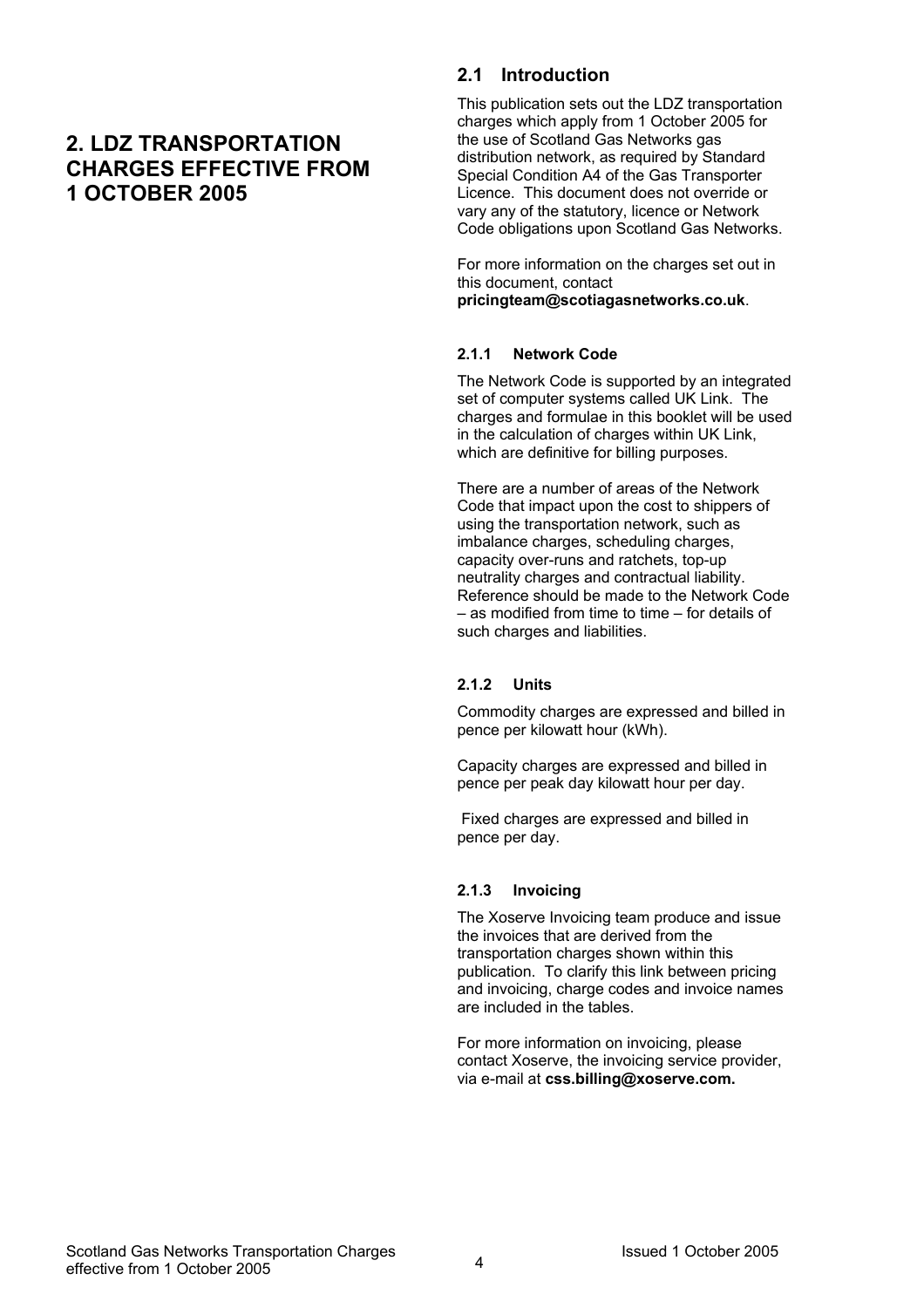## **2.1.4 The distribution price control formula**

Distribution transportation charges are derived in relation to a price control formula set by Ofgem, the gas and electricity market regulator, for the transportation of gas. This formula dictates the maximum revenue that can be earned from the transportation of gas. Should the DN operator earn more or less than the maximum permitted revenue in any formula year, then a compensating adjustment is made in the following year. Under the revised Licences the normal date for changing any of the charges will be 1 October.

Within the distribution price control revenue recovery is split between LDZ system charges and customer charges. The relative level of these charges is based on the relative level of costs of these areas of activity.

## **2.1.5 Firm transportation**

LDZ firm transportation charges comprise LDZ capacity and commodity charges plus customer charges.

## **2.1.6 Interruptible transportation**

Interruptible transportation is available for supply points with Annual Quantities (AQs) of over 5,860 MWh per annum.

For supply points which have been nominated by a shipper as interruptible, the shipper will not be charged the capacity element of the LDZ system charge. The commodity element of the LDZ system charge or, alternatively the optional LDZ charge if appropriate, will continue to apply. Where the transporter nominates a supply point to be interrupted for more than 15 days in a particular year (measured from 1 April to 31 March) there is a transportation charge credit. For each day of interruption over 15 days, a transportation charge credit, equivalent to 1/15 of the annual LDZ system capacity charges avoided by having interruptible rather than firm transportation is payable to the shipper. The transporter has the right to interrupt these supply points for up to 45 days each year. Appendix 2B details the business rules for interruptible supply points.

To help run the network safely and securely the Network Code defines two special types of interruptible supply points. These are Network Sensitive Loads (NSLs) and Transco Nominated Interruptibles (TNIs). (Network Code G 6.1.3 and G 6.5)

NSLs are supply points where specific interruption may be required to maintain the supply of gas to firm supply points in the same area.

TNIs are supply points where the transporter reserves the right to interrupt for more than 45 days each year.

 A number of services related to interruptible supply points are offered:

- Allocation arrangements allow more than one shipper / supplier to supply interruptible gas to sites with AQs in excess of 58,600 MWh per annum. This flexibility of supplier enables the end user to make greater use of the competitive market and allows for alternative provision of gas during commercial interruption. Further details of this service are given in Section 2.4.2.

- The Partial Interruption service is designed to allow shippers to reduce offtake rates at supply points (to predetermined levels agreed between the shipper and the end user) where capacity exists, so that the site remains on a part-load, where otherwise it would have been fully interrupted.

- The Interruptible Supply Point Firm Allowance (IFA) is available to all interruptible supply points. It allows a guaranteed supply of 14,600 kWh per day (this figure can be higher if the capacity is available), where this allowance is subject to normal firm transportation charges. This enables end users to maintain their critical processes when their supply is interrupted.

- Transfer of Firm Offtake Capability. This allows a shipper to release capacity allocated to a firm supply point in order to meet the requirements of an interruptible supply point during an interruption notice. This is subject to system constraints and other eligibility criteria.

Details of all the above interruption services are available from gas suppliers / shippers or from the transporter on **01455 893147**.

## **2.1.7 Theft of gas**

The licensing regime places incentives on transporters, shippers and suppliers to take action in respect of suspected theft of gas. Certain costs associated with individual cases of theft are recovered through transportation charges. The charges reflect these requirements, with the transporter remaining cash neutral in the process.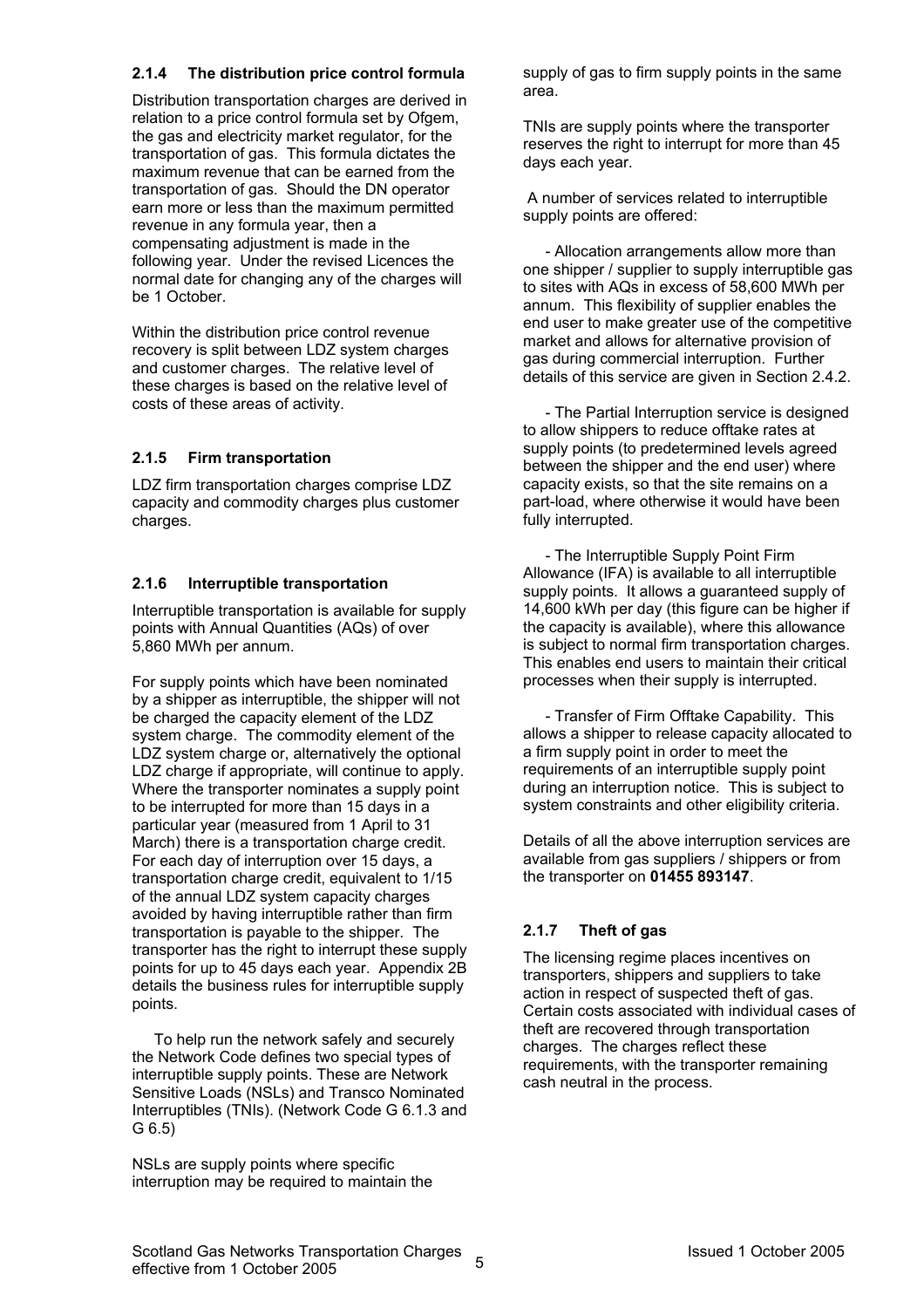## **2.2 LDZ System Charges**

The standard LDZ system charges comprise capacity and commodity charges, with separate functions for directly connected supply points and for Connected System Exit Points (CSEPs).

Where the LDZ charges are based on functions, these functions use Supply point Offtake Quantity (SOQ) in the determination of the charges. At daily metered (DM) firm supply points the SOQ is the registered supply point capacity. For non-daily metered (NDM) supply points, the SOQ is calculated using the supply point End User Category (EUC) and the appropriate load factor. Details of EUCs and load factors are shown in Appendix 2A of this document.

For interruptible supply points the rule set out in Section B 4.6.5 (Bottom-stop supply point capacity – see also G 5.2.3) of the Network Code applies in the determination of the LDZ charges.

## **2.2.1 Directly Connected Supply Points**

The unit charges and charging functions used to calculate charges to directly connected supply points are set out in Table 2.2.1 below.

#### **Table 2.2.1 Directly connected supply points**

| <b>Invoice</b> | <b>Charge Code</b> |
|----------------|--------------------|
| LDZ Capacity   | <b>ZCA</b>         |
| LDZ Commodity  | ZCO                |

|                                 | Capacity                     | <b>Commodity</b>       |
|---------------------------------|------------------------------|------------------------|
|                                 | pence per pk day kWh per day | pence per kWh          |
| Up to 73,200 kWh per annum      | 0.0503                       | 0.1342                 |
| 73,200 to 732,000 kWh per annum | 0.0466                       | 0.1241                 |
| 732,000 kWh per annum and above | 0.2210 x SOQ ^ -0.1806       | 0.7701 x SOQ ^ -0.2121 |
| Subject to a minimum rate of    | 0.0051                       | 0.0116                 |
| Minimum reached at SOQ of       | 1,181,616,389 kWh            | 382,022,999 kWh        |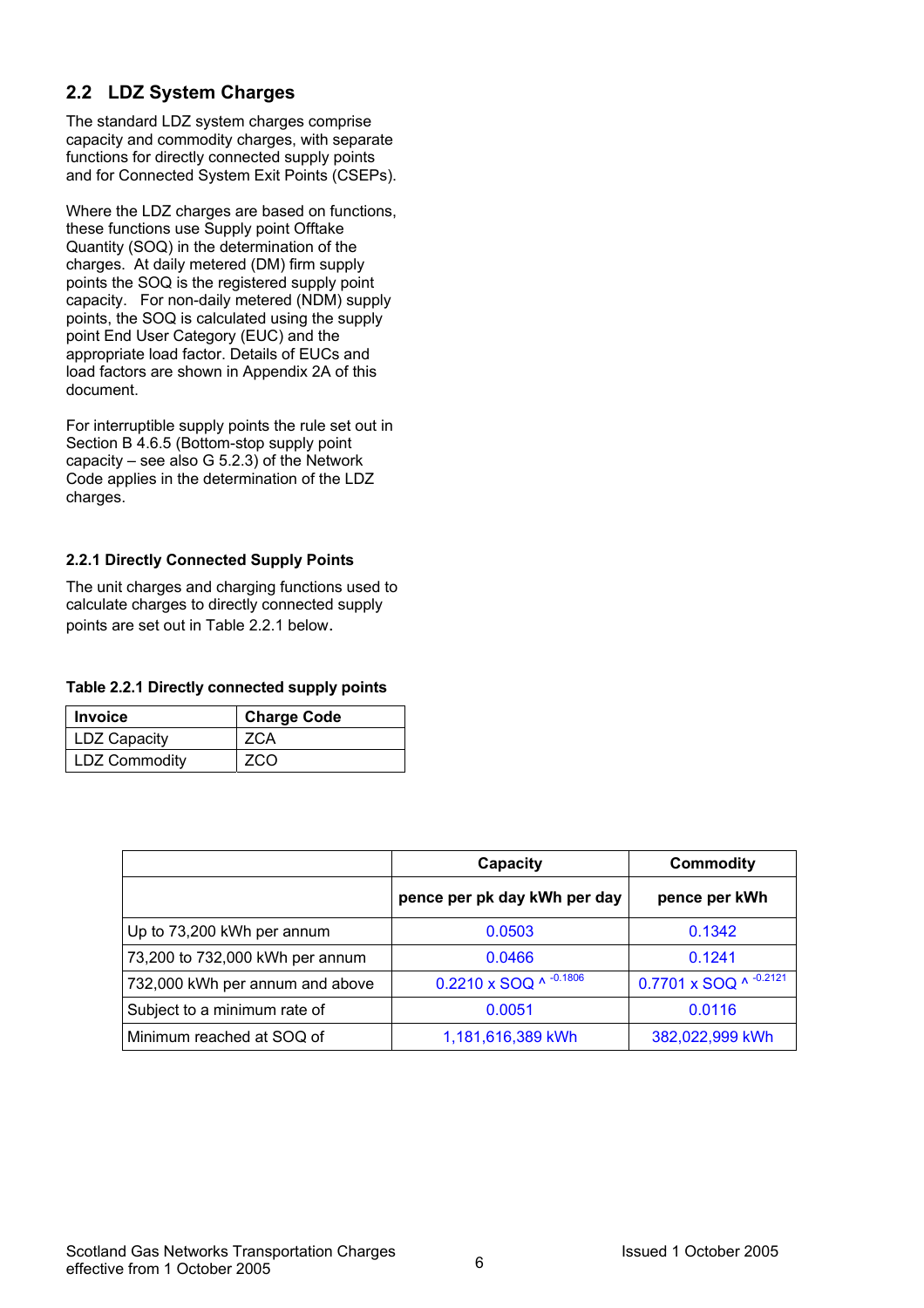#### **2.2.2 Connected Systems**

A separate charging function for transportation to Connected System Exit Points (CSEPs) was introduced from 1 October 2000. This function reflects the view that transportation to CSEP loads typically makes less use of the distribution system than to other similar-sized loads. In the calculation of the LDZ charges payable, the unit commodity and capacity charges are based on the supply point capacity equal to the CSEP peak day load for the completed development irrespective of the actual stage of development. The SOQ used is therefore the estimated SOQ for the completed development as provided in the appropriate Network Exit Agreement (NExA). For any particular CSEP, each shipper will pay identical LDZ unit charges regardless of the proportion of gas shipped. Reference needs to be made to the relevant NExA or CSEP ancillary agreement to determine the completed supply point capacity.

| <b>Invoice</b> | <b>Charge Code</b> |
|----------------|--------------------|
| ADC            | 891                |
| ADC            | 893                |

|                                 | Capacity                     | <b>Commodity</b>       |
|---------------------------------|------------------------------|------------------------|
|                                 | pence per pk day kWh per day | pence per kWh          |
| Up to 73,200 kWh per annum      | 0.0503                       | 0.1342                 |
| 73,200 to 732,000 kWh per annum | 0.0466                       | 0.1241                 |
| 732,000 kWh per annum and above | 0.2338 x SOQ ^ $-0.1939$     | 0.7348 x SOQ ^ -0.2131 |
| Subject to a minimum rate of    | 0.0051                       | 0.0116                 |
| Minimum reached at SOQ of       | 376,129,100 kWh              | 279,629,352 kWh        |

## **2.2.3 Optional LDZ Charge**

The optional LDZ tariff is available, as a single charge, as an alternative to the standard LDZ system charges. This tariff may be attractive to large loads located close to the NTS. The rationale for the optional tariff is that, for large Network loads located close to the NTS or for potential new Network loads in a similar situation, the standard LDZ tariff can appear to give perverse economic incentives for the construction of new pipelines when Network connections are already available. This could result in an inefficient outcome for all system users.

The charge is calculated using the function below :

| <b>Invoice</b> | <b>Charge Code</b> |
|----------------|--------------------|
| ור             | 881                |

| Pence per peak day kWh per day                                     |
|--------------------------------------------------------------------|
| $902 \times [(SOQ)^{40.834}] \times D + 772 \times (SOQ)^{40.717}$ |

where: (SOQ) is the Registered Supply Point Capacity, or other appropriate measure, in kWh per day and D is the direct distance, in km, from the site boundary to the nearest point on the NTS. Note that  $^{\wedge}$  means "to the power of ..."

Further information on the optional LDZ tariff can be obtained from the pricing team at **pricingteam@scotiagasnetworks.co.uk**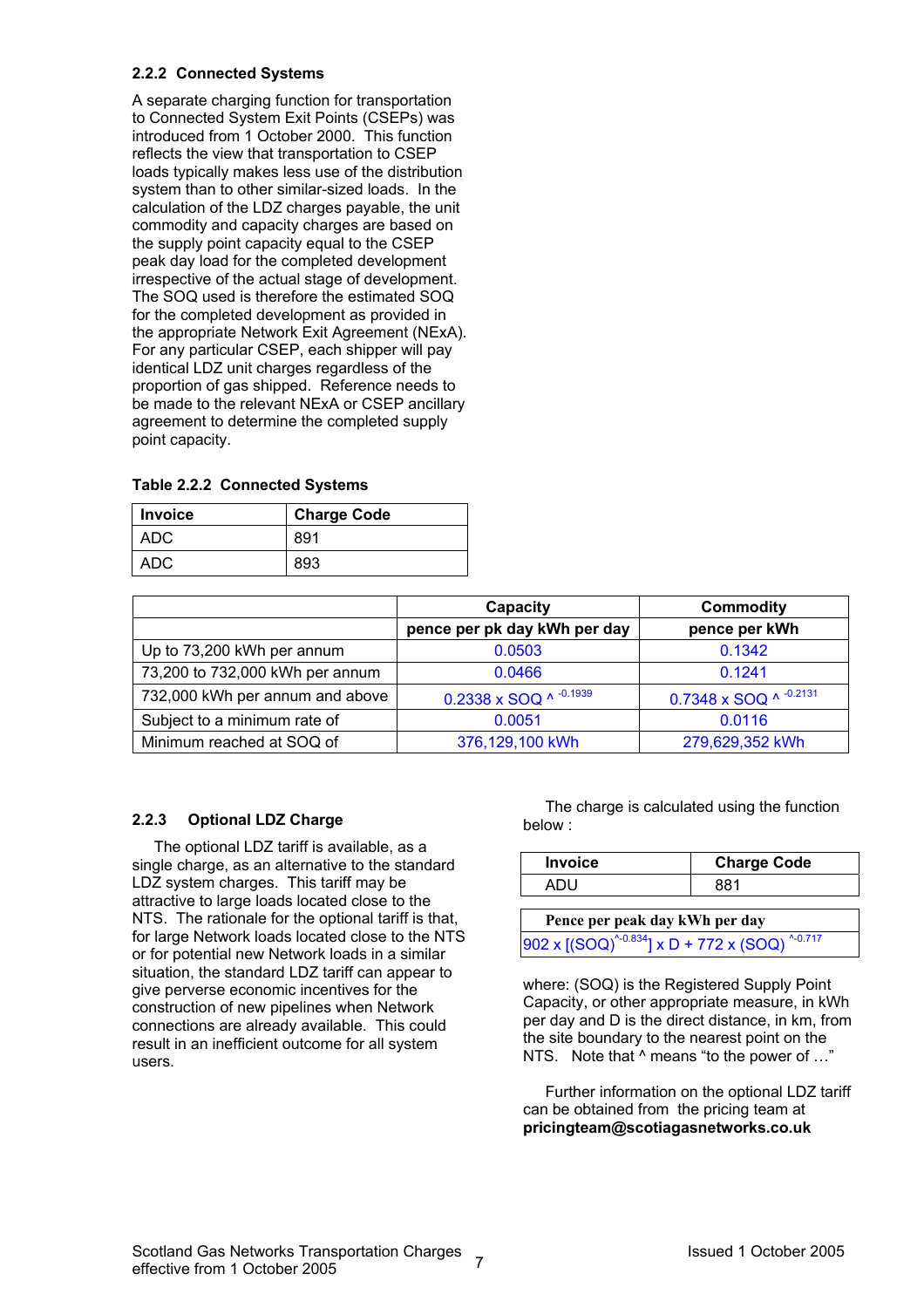## **2.3 LDZ Customer Charges**

For supply points with an AQ of less than 73,200 kWh per annum, the customer charge is a commodity charge.

For supply points with an AQ between 73,200 and 732,000 kWh per annum, the customer charge is made up of a fixed charge which depends on the frequency of meter reading, plus a capacity charge based on the registered supply point capacity (SOQ).

For supply points with an AQ of over 732,000 kWh per annum, the customer charge is based on a function related to the registered supply point capacity (SOQ).

#### **Table 2.3 LDZ Customer charges**

#### **Up to 73,200 kWh per annum**

| <b>Invoice</b>   | <b>Charge Code</b> |
|------------------|--------------------|
| Commodity        | CCO                |
|                  |                    |
|                  | pence per kWh      |
| Commodity charge | 0.1494             |

#### **73,200 kWh up to 732,000 kWh per annum**

| <b>Invoice</b>                    | <b>Charge Code</b> |
|-----------------------------------|--------------------|
| <b>LDZ Capacity</b>               | CFI                |
|                                   |                    |
| Fixed charge                      | pence per day      |
| Non-monthly read<br>supply points | 15.7495            |
| Monthly read supply<br>points     | 16.7697            |

| <b>Invoice</b>         | <b>Charge Code</b>             |  |
|------------------------|--------------------------------|--|
| LDZ Capacity   CCA     |                                |  |
|                        |                                |  |
|                        | Pence per peak day kWh per day |  |
| Capacity charge 0.0018 |                                |  |

#### **732,000 kWh per annum and above**

| <b>Invoice</b>     | <b>Charge Code</b>               |
|--------------------|----------------------------------|
| LDZ Capacity   CCA |                                  |
|                    |                                  |
|                    | Dongo por pools doubleth por dou |

| Pence per peak day kWh per day                                  |
|-----------------------------------------------------------------|
| Charging function $\Big  0.0382 \times SOQ^{A^{-0.2100}} \Big $ |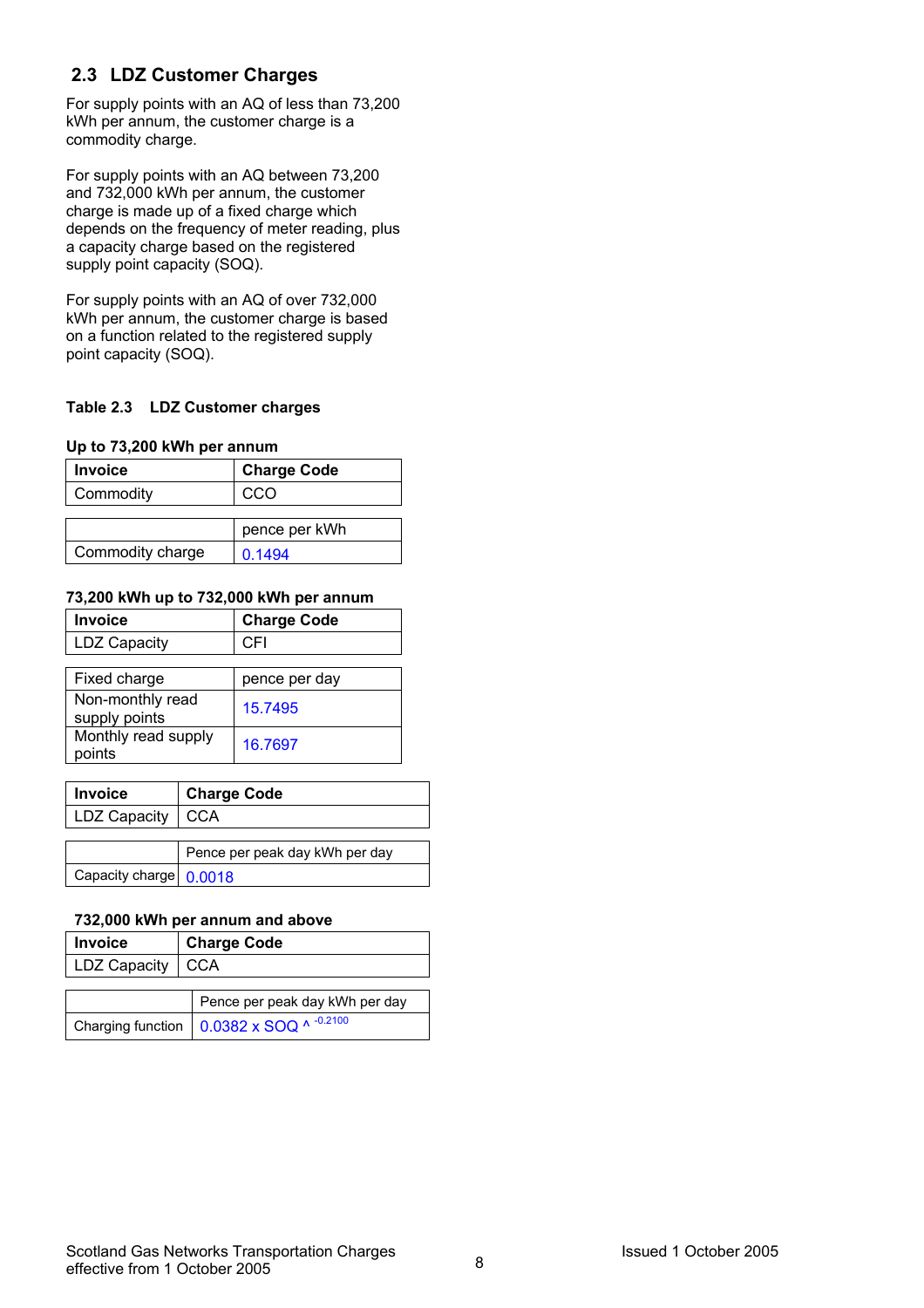## **2.4 Other Charges**

Other Charges include administration charges at Connected System Exit Points, Shared Supply Meter Points and charges for Must Reads.

#### **2.4.1 Connected System Exit Points**

A CSEP is a system point comprising one or more individual exit points which are not supply meter points. This includes connections to a pipeline system operated by a Gas Transporter other than Scotland Gas Networks.

The calculation of LDZ charges payable for shipping to CSEPs is explained in section 2.2.2.

There is no customer charge payable for connected systems, however separate administration processes are required to manage the daily operations and invoicing associated with CSEPs for which an administration charge is made.

The administration charge which applies to CSEPs containing NDM and DM sites is:

#### **CSEP administration charge**

|       | Charge per supply $\vert$ 0.3288 pence per day |
|-------|------------------------------------------------|
| point | $(E1.20 \text{ per annum})$                    |

The invoice and charge codes are:

|          | <b>Invoice</b> | <b>Charge Code</b> |
|----------|----------------|--------------------|
| DM CSEP  | ADU            | 883                |
| NDM CSEP | ADC            | 894                |

#### **2.4.2 Shared supply meter point allocation arrangements**

An allocation service for daily metered supply points with AQs of more than 58,600 MWh per annum is available. This allows up to four (six for VLDMCs) shippers / suppliers to supply gas through a shared supply meter point.

The allocation of daily gas flows between the shippers / suppliers can be done either by an appointed agent or by the transporter.

The administration charges which relate to these arrangements are shown below. Individual charges depend on the type of allocation service nominated and whether the site is telemetered or non-telemetered.

The charges are (expressed as £ per shipper per supply point) :

| l Invoice | <b>Charge Code</b> |
|-----------|--------------------|
| ADU       | 883                |

#### **Agent Service**

|                                    | Telemetered | Non-telemetered |
|------------------------------------|-------------|-----------------|
| Set-up charge                      | £107.00     | £183.00         |
| Shipper-shipper<br>transfer charge | £126.00     | £210.00         |
| Daily charge                       | £2.55       | £2.96           |

#### **Transporter Service**

|                                    | Telemetered | Non-telemetered |
|------------------------------------|-------------|-----------------|
| Set-up charge                      | £107.00     | £202.00         |
| Shipper-shipper<br>transfer charge | £126.00     | £210.00         |
| Daily charge                       | £2.55       | £3.05           |

#### **2.4.3 Must Reads**

If a shipper is unable to provide meter readings in compliance with the Network Code, the transporter may initiate processes to obtain a meter read, referred to as a 'must read'. A charge will be made for each must read and will depend on the number of meters at a supply point requiring a must read at the same time. If there is one meter at the supply point, the charge will be £40, for two meters the charge will be £60 and for three or more meters the charge will be £80. These charges are based on the typical cost of such reads which may include multiple visits to the site and obtaining and executing a warrant of entry.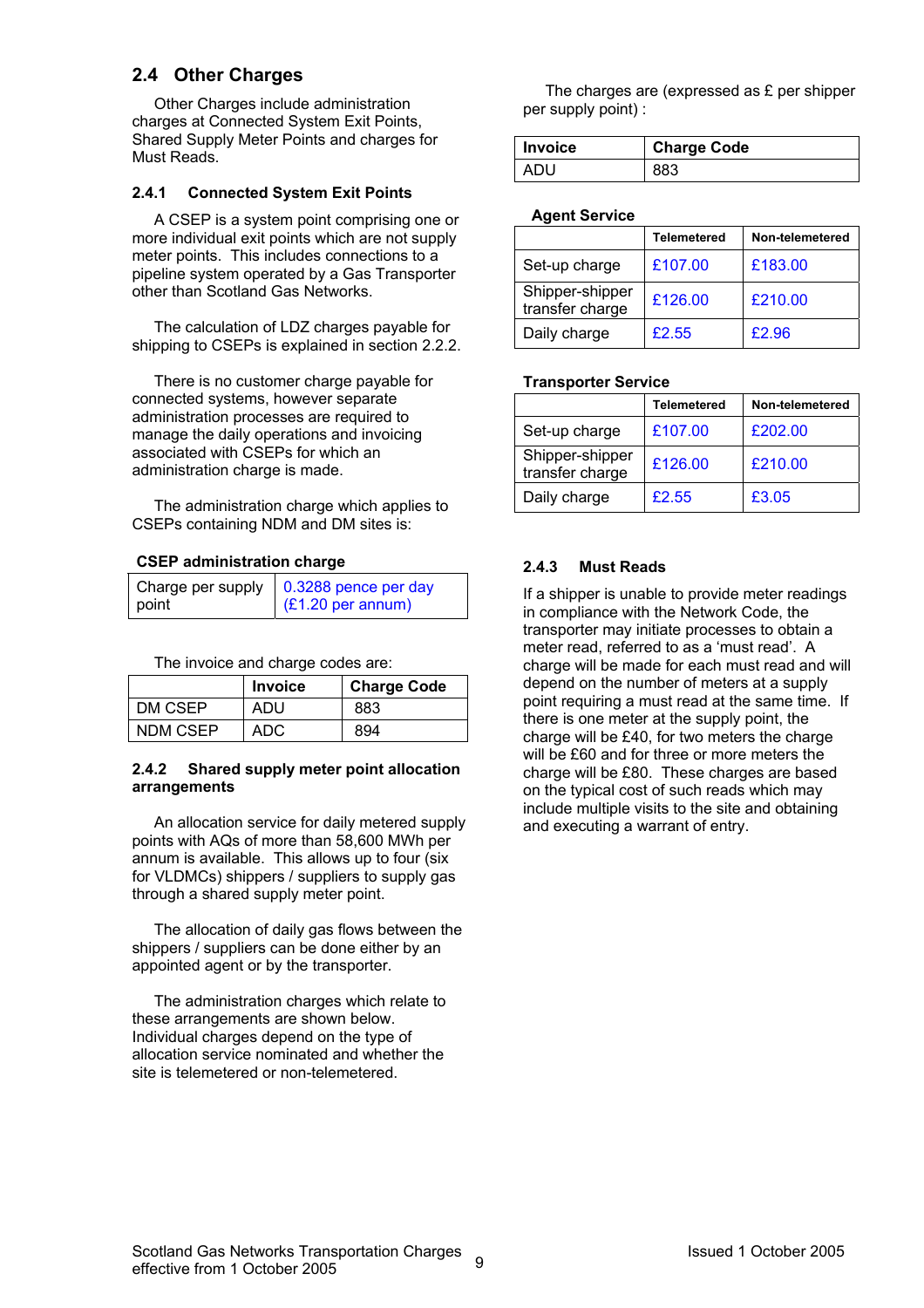## **2.5 Examples**

#### **Notes**

- 1. Charges produced by UK Link are definitive for charging purposes. Calculations below are subject to rounding and should be regarded as purely illustrative.
- 2. The commodity charges in these examples are based on the supply point AQ, but the actual charges would vary depending on the actual consumption of the supply point.

#### **Example 1**

A shipper has a daily metered customer in Hamilton, with an annual consumption **(AQ)** of **20,000,000** kWh and a registered supply point capacity **(SOQ)**, booked directly by the shipper of **100,000** kWh per day.

## **Process Calculations Used**



Unit Charge: Dividing by the annual load of 20,000,000 kWh gives a unit charge 0.1236 pence per kWh. If the above example was an interruptible load, the LDZ capacity charges would not be payable. This would reduce the total charge for a shipper nominated interruptible load by £10,074.00 to a new total of £14,646.70. For each additional day of interruption over 15 days, the LDZ Charge Credit would be £672.00 per day. (There would also be an NTS credit based on the exit capacity charge which is not included in these figures.)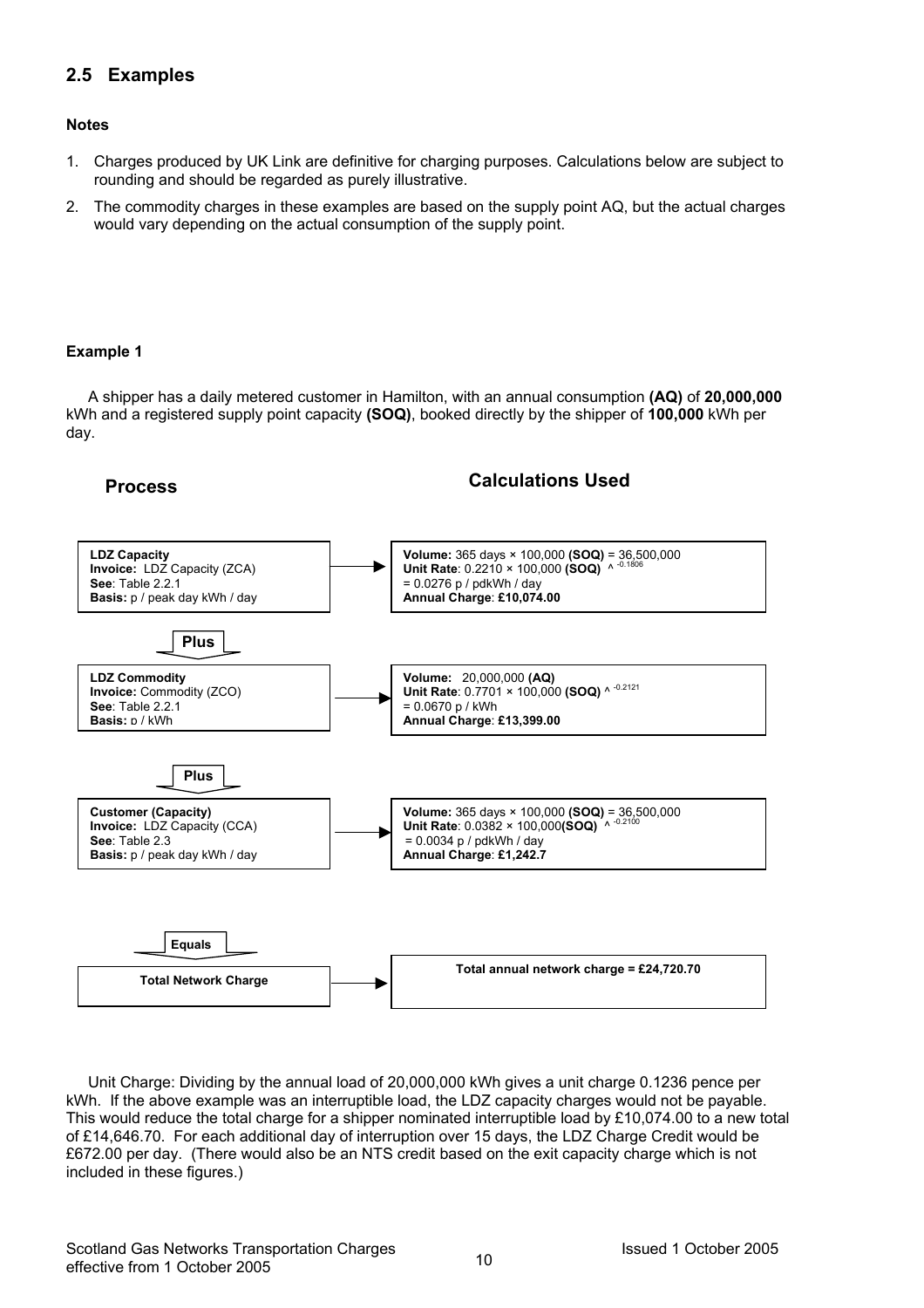#### **Example 2**

A shipper has a domestic customer in Glasgow Suppose the load has an **AQ** of **20,000** kWh per annum. Using Table 2A.1, End User Categories, in Appendix 2A, this annual load places the end user in category E0501B. Using the appropriate small NDM supply points table of load factors, it can be seen that the load factor for such a site in the Scotland Gas Networks is 39.0%. The peak day load **(SOQ)** is therefore  $20.000 \div (365 \times 0.39) = 140.5$  kWh.



Unit Charge: Dividing by the annual load of 20,000 kWh gives a unit LDZ charge of 0.4126 pence per kWh.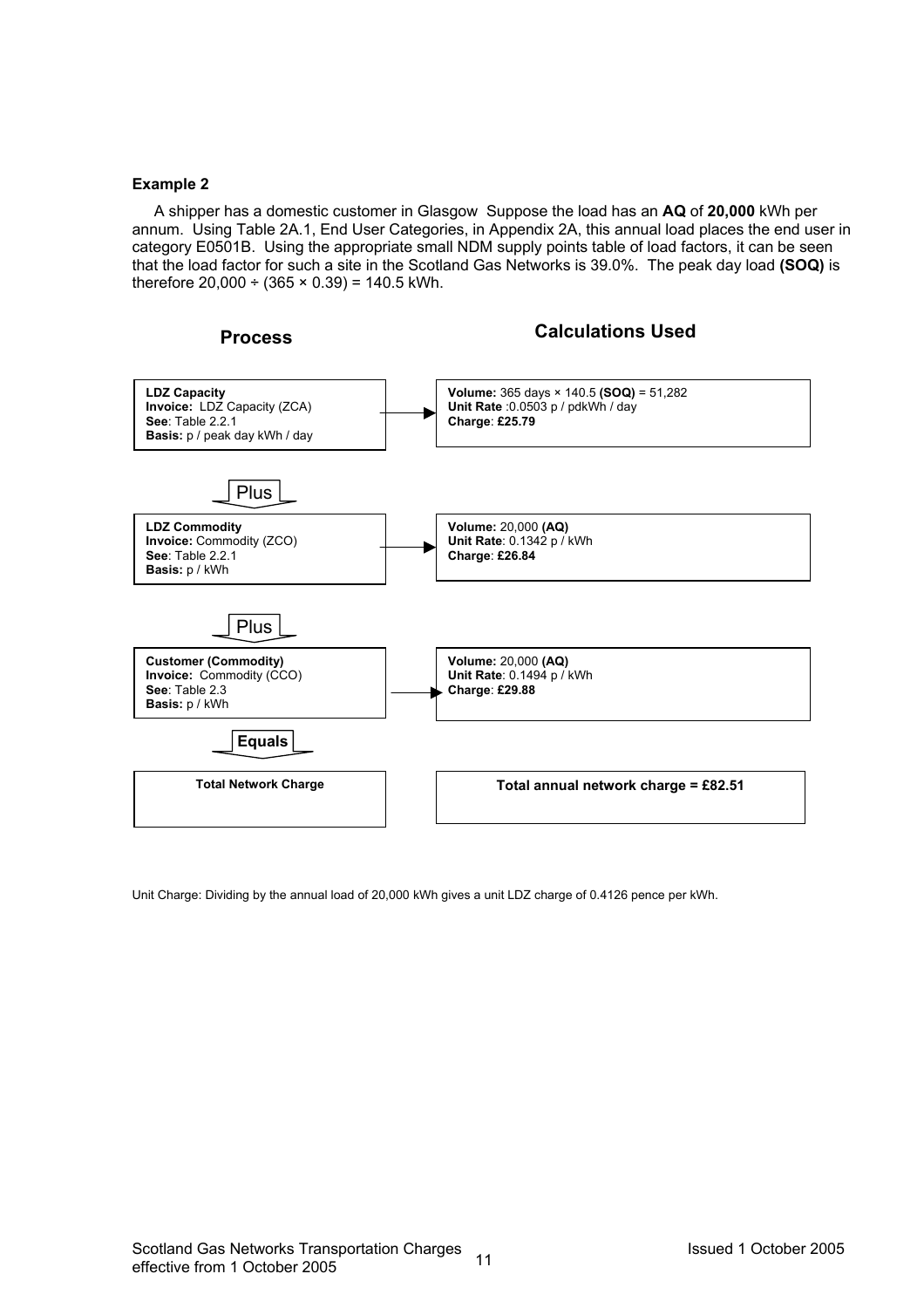#### **Example 3**

Suppose that instead of supplying just one domestic customer in Glasgow (as in Example 2) the shipper actually supplies a connected system presently comprising 100 domestic customers and the completed connected system will comprise 150 domestic premises. Suppose that each of these premises has the same (AQ) of 20,000 kWh per annum.

| 100 houses $\times$ 20,000 (AQ) = 2,000,000 kWh |
|-------------------------------------------------|
| 150 houses $\times$ 20,000 (AQ) = 3,000,000 kWh |
| $2,000,000 \div (365 \times 0.39) = 14050$ kWh  |
| $3,000,000 \div (365 \times 0.39) = 21075$ kWh  |
|                                                 |

Note that the prevailing annual and peak day loads of the connected system in effect would change over the year however, for simplicity, these have been assumed as constant in this example.

## **Process Calculations Used**



Unit Charge : Dividing by the annual load of 2,000,000 kWh gives a unit LDZ charge of 0.1836 pence per kWh.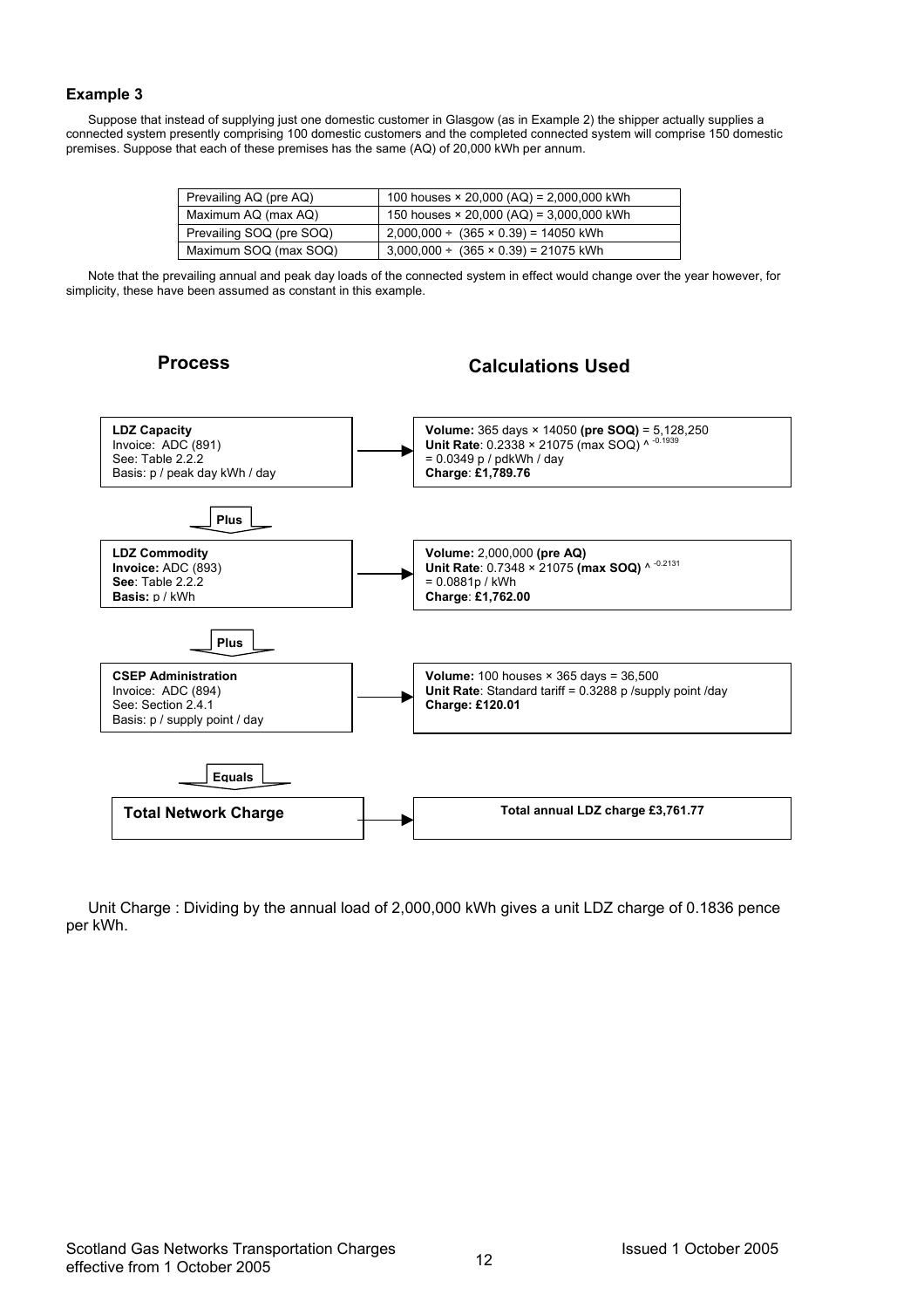## **Appendix 2A**

## **Estimation of peak day load for nondaily metered supply points**

For non-daily metered (NDM) supply points, the peak day load is estimated using a set of End User Categories (EUCs). Each NDM supply point is allocated to an EUC. In each LDZ each EUC has an associated load factor. For Scotland Gas Networks the relevant load factors are shown in Tables 2A.2 and 2A.3. The data in these tables applies for the gas year 1 October 2005 to 30 September 2006.

These EUCs depend upon the annual quantity (AQ) of the supply point and, in the case of monthly read sites, the ratio of winter to annual consumption where available.

#### **Monthly read sites**

It is mandatory for supply points with an annual consumption greater than 293 MWh to be monthly read, however, at the shipper's request, sites below this consumption may also be classified as monthly read.

For monthly read sites where the relevant meter reading history is available, the winter: annual ratio is the consumption from December to March divided by the annual quantity. If the required meter reading information is not available, the supply point is allocated to an EUC simply on the basis of its annual quantity.

The peak load for an NDM supply point may then be calculated as:

*LoadFactor* × 365 *AQ* × 100

#### **Example**

For a supply point in Scotland Gas Networks with an annual consumption of 1,000 MWh per annum.

Assume consumption December to March inclusive is 500 MWh, hence Winter: annual ratio =  $500 \div 1000 = 0.5$ 

For a site with an annual consumption of 1,000 MWh, a ratio of 0.5 falls within winter: annual ratio band WO3 and the site is thus within End User Category SC:E0504W03.

For a site in this category, the load factor is 33.5% and the peak day load is therefore

 $365 \times 33.5$  $\frac{1000 \times 100}{255 \times 100} = 8.18$  MWh

If the required meter reading information is not available to calculate the winter: annual ratio, the supply point is allocated to an EUC simply on the basis of its annual quantity, in this case SC:E0504B.

For a site in this category, the load factor is 40.6% and the peak day load is therefore  $365 \times 40.6$  $1000 \times 100$ ×  $\frac{\times 100}{100}$  = 6.75 MWh

#### **Six monthly read sites**

In the case of six monthly read sites, the supply point is allocated to an EUC simply on the basis of its annual quantity.

#### **Example**

For a supply point in Scotland Gas Networks with an annual consumption of 200 MWh per annum, the EUC will be SC:E0502B.

For a site in this category, the load factor is 37.7% and the peak daily load is therefore  $365 \times 37.7$  $200 \times 100$  $\times$  $\frac{\times 100}{27}$  = 1.45 MWh

#### **Notes**

The term LDZ is applied in the context of its usage with reference to the Network Code daily balancing regime.

For supply points whose consumption is over 73,200 kWh and which include one or more NDM supply meter points, an end user category code can be found in the supply point offer generated by UK Link. This code may be correlated with the end user category codes shown in Table 2A.1 by means of a lookup table issued separately to shippers. Copies are available from the Xoserve Supply Point Administration Management team on **(0121) 713 5501.** 

#### **Daily metered supply points**

The SOQ of daily metered sites is known and hence no load factor is required.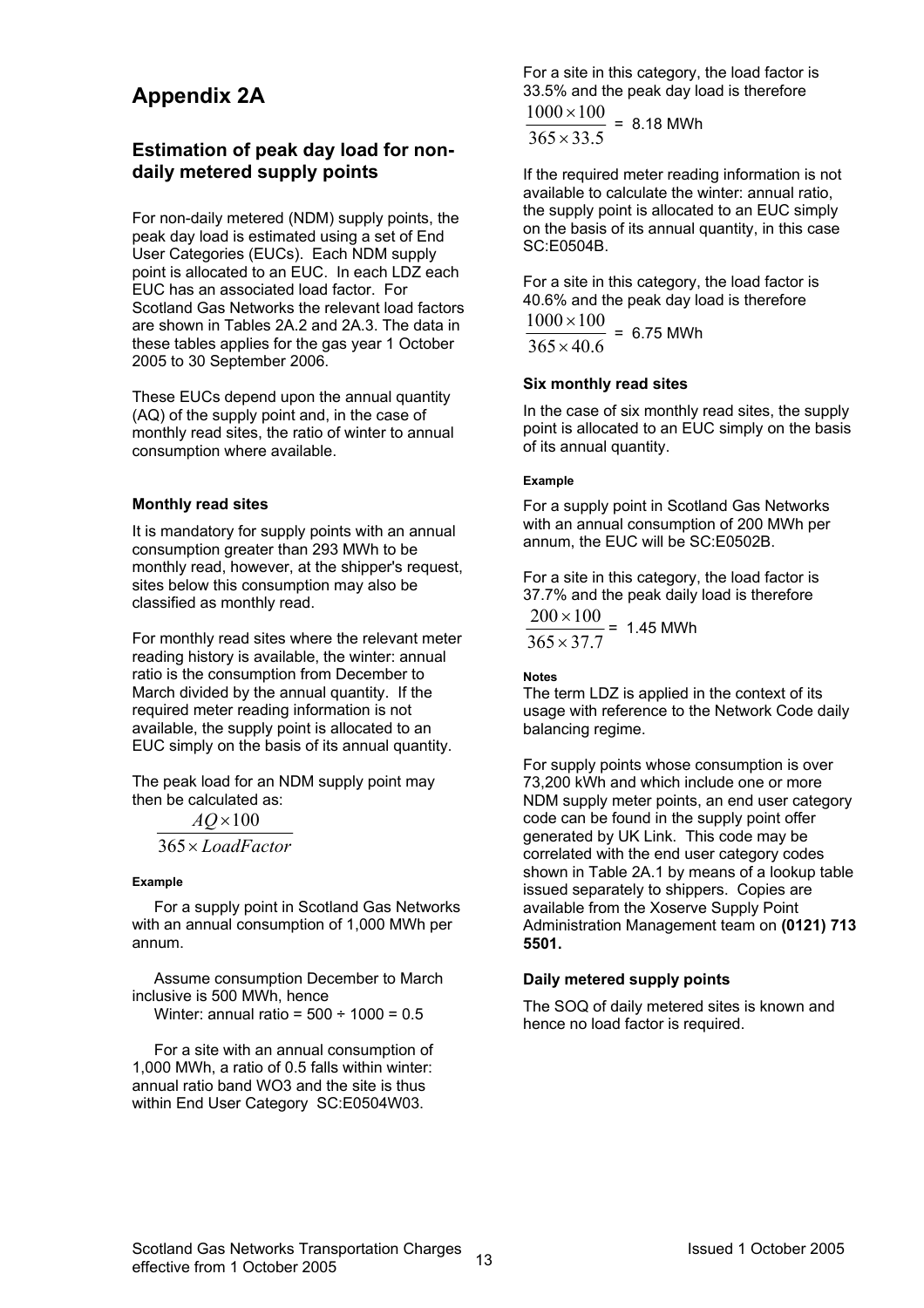Supply points with annual consumptions greater than 58,600 MWh should be daily metered. However, a handful of sites remain as non-daily metered as a result of difficulties installing the daily read equipment. In such cases in Scotland the end user category code SC:E0509B is used.

Firm supply points with an AQ above 73.2 MWh pa may, at the shipper's request, be classified as daily metered. All interruptible supply points are daily metered.

#### **Consultation on end user categories**

Section H of the Network Code requires the transporter to publish, \* by the end of June each year, its demand estimation proposals for the forthcoming supply year. These proposals comprise end user category definitions, NDM profiling parameters (ALPs and DAFs), and capacity estimation parameters (EUC load factors). Analysis is presented to users and the Demand Estimation Sub-Committee (a subcommittee of the Network Code Committee) is consulted before publication of its proposals.

\* NDM Profiling and Capacity Estimation Algorithms for 2005/06, June 2005.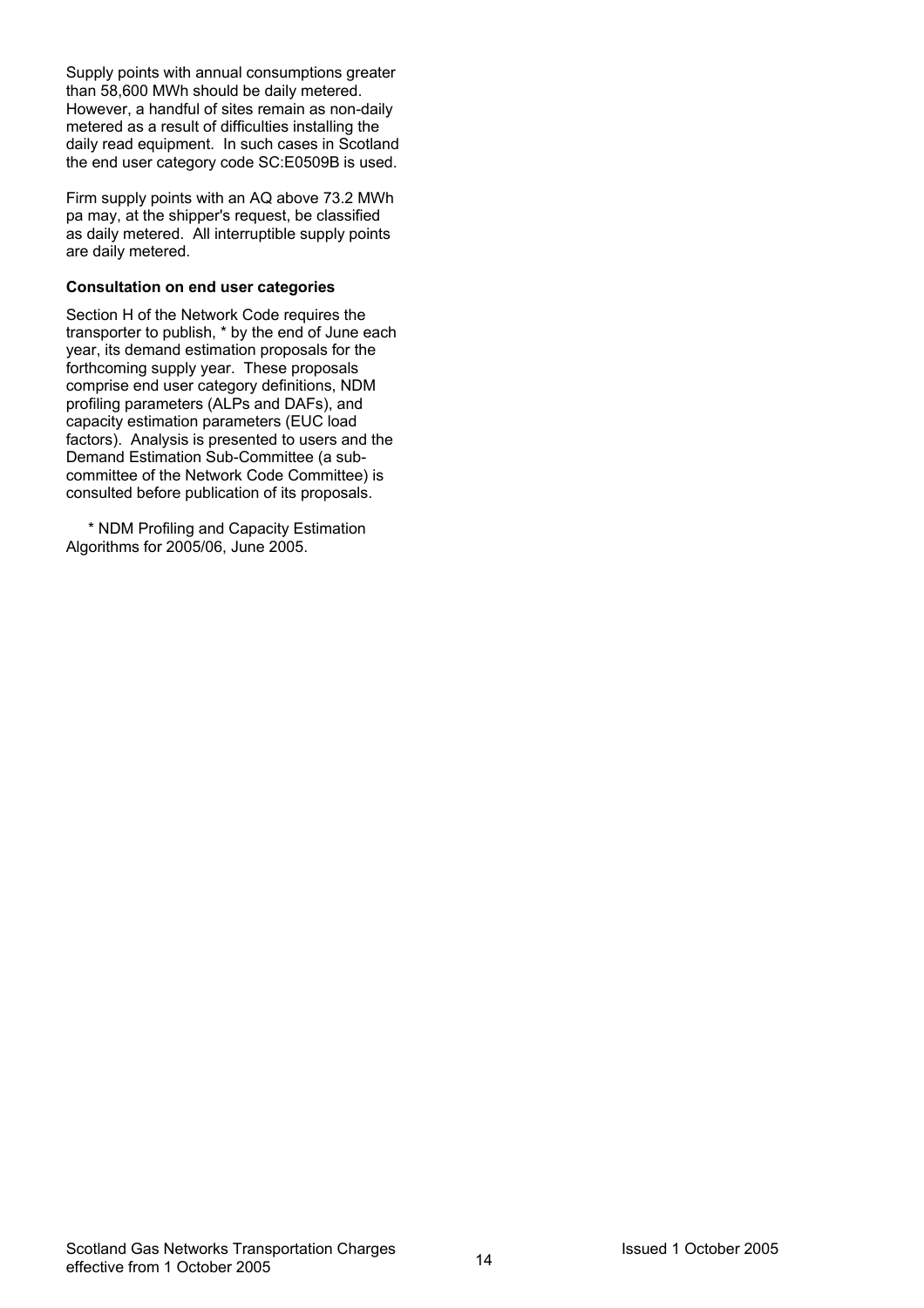#### **Appendix 2A Tables - Definition of end user categories**

Table 2A.1 below defines the end user categories for Scotland Gas Networks by reference to annual consumption and winter:annual ratio, applicable from 1 October 2005 to 30 September 2006.

| <b>EUC</b> | Annual Load      | Winter: Annual Ratios (WAR) |               |               |                          |
|------------|------------------|-----------------------------|---------------|---------------|--------------------------|
| Code       | (MWh)            | W01                         | W02           | W03           | W04                      |
| xx:E0501B  | 0 to 73.2        |                             | $\equiv$      |               | $\overline{\phantom{0}}$ |
| xx:E0502B  | 73.2 to 293      |                             |               |               |                          |
| xx:E0503B  | 293 to 732       | $0.00 - 0.42$               | $0.42 - 0.49$ | $0.49 - 0.57$ | $0.57 - 1.00$            |
| xx:E0504B  | 732 to 2,196     | $0.00 - 0.42$               | $0.42 - 0.49$ | $0.49 - 0.57$ | $0.57 - 1.00$            |
| xx:E0505B  | 2,196 to 5,860   | $0.00 - 0.39$               | $0.39 - 0.46$ | $0.46 - 0.54$ | $0.54 - 1.00$            |
| xx:E0506B  | 5,860 to 14,650  | $0.00 - 0.34$               | $0.34 - 0.42$ | $0.42 - 0.50$ | $0.50 - 1.00$            |
| xx:E0507B  | 14,650 to 29,300 | $0.00 - 0.33$               | $0.33 - 0.40$ | $0.40 - 0.48$ | $0.48 - 1.00$            |
| xx:E0508B  | 29,300 to 58,600 | $0.00 - 0.32$               | $0.32 - 0.35$ | $0.35 - 0.42$ | $0.42 - 1.00$            |
| xx:E0509B  | > 58,600         |                             |               |               |                          |

### **Table 2A.1 End User Categories**

#### **Table 2A.2 Load Factors for Small NDM Supply Points (Up to 2,196 MWh per annum)**

| <b>Network</b>      | Scotland |
|---------------------|----------|
| <b>SC: E0501B</b>   | 39.0%    |
| SC: E0502B          | 37.7%    |
| <b>SC: E0503B</b>   | 40.0%    |
| <b>SC: E0503W01</b> | 57.1%    |
| <b>SC: E0503W02</b> | 45.2%    |
| <b>SC: E0503W03</b> | 33.5%    |
| <b>SC: E0503W04</b> | 26.8%    |
| <b>SC: E0504B</b>   | 40.6%    |
| SC: E0504W01        | 57.1%    |
| <b>SC: E0504W02</b> | 45.2%    |
| SC: E0504W03        | 33.5%    |
| <b>SC: E0504W04</b> | 26.8%    |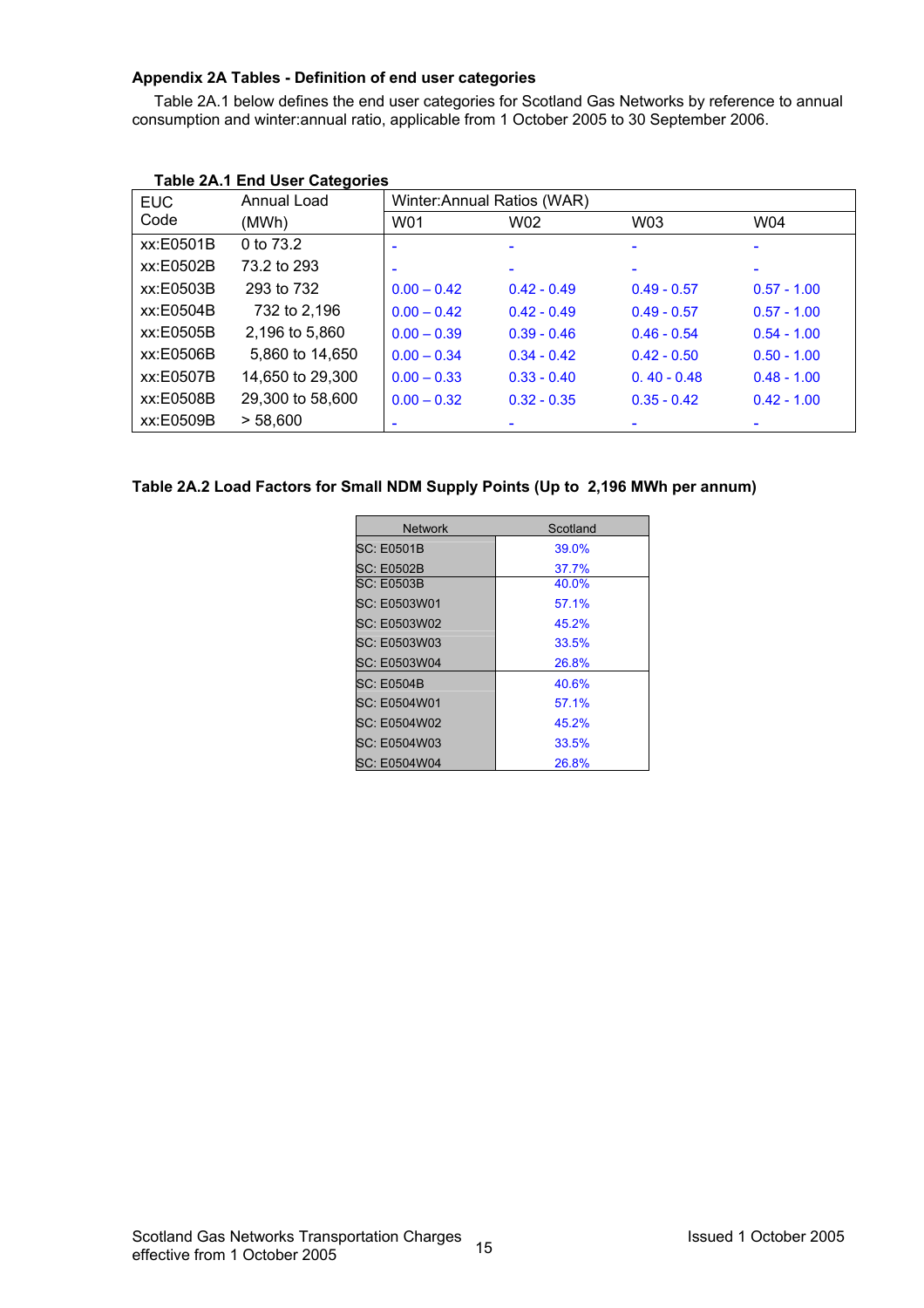#### **Table 2A.3 Load Factors for Large NDM Supply Points ( 2,196 and above MWh per annum)**

| <b>Network</b>      | Scotland |
|---------------------|----------|
| SC: E0505B          | 42.3%    |
| SC: E0505W01        | 63.2%    |
| <b>SC: E0505W02</b> | 48.6%    |
| SC: E0505W03        | 37.0%    |
| SC: E0505W04        | 29.0%    |
| SC: E0506B          | 47.0%    |
| SC: E0506W01        | 71.3%    |
| SC: E0506W02        | 54.3%    |
| SC: E0506W03        | 42.2%    |
| SC: E0506W04        | 28.3%    |
| SC: E0507B          | 51.7%    |
| <b>SC: E0507W01</b> | 74.3%    |
| SC: E0507W02        | 59.9%    |
| SC: E0507W03        | 46.0%    |
| SC: E0507W04        | 31.7%    |
| <b>SC: E0508B</b>   | 65.8%    |
| <b>SC: E0508W01</b> | 87.5%    |
| SC: E0508W02        | 73.0%    |
| SC:E0508W03         | 58.4%    |
| SC:E0508W04         | 38.4%    |
| <b>SC:E0509B</b>    | 67.6%    |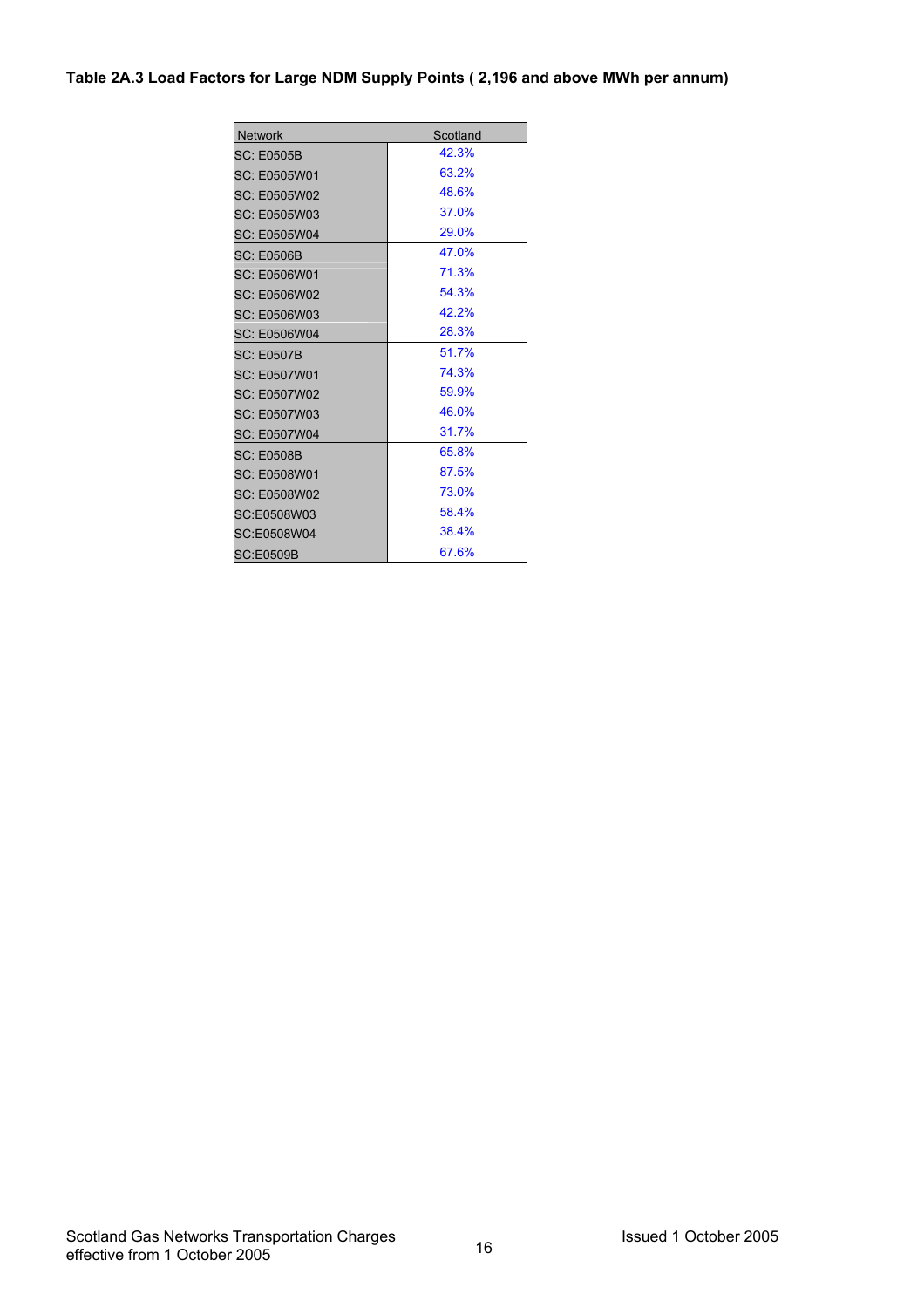## **Appendix 2B**

## **Business rules for interruptible supply points**

## **1. Introduction**

- 1.1. Contracted interruptible exit capacity remains unchanged at 45-day standard. Sites nominated by the transporter as TNI can be interrupted for a greater period.
- 1.2. All interruptible supply points continue to avoid the NTS (TO) exit capacity charge and the capacity element of the LDZ standard system charge. The optional LDZ charge, if chosen as an alternative to the standard LDZ charge, continues to be payable for interruptible supply points.
- 1.3. For each occurrence of nominated interruption beyond 15 days an additional credit will be offered. The transporter conducts determination of cumulative occurrences of nominated interruption on a site-specific basis.
- 1.4. These business rules became effective on 1 October 2002 and refer to additional interruption credits for above 15-day interruption.

## **2. Calculation of Payment**

- 2.1. The credit will be calculated in accordance with the existing Pricing Methodology as established in Transco's Pricing Consultation Paper PC74.
- 2.2. The charge quantity will be determined from the supply point registered interruptible exit capacity (SOQ) at the point of interruption multiplied by those qualifying occurrences of interruption in excess of 15 days as specified in sections 3 and 4 of this Appendix but subject to:
- 2.2.1. The charge quantity of any Partial interruptible site, including shared supply points, being limited to that quantity (kWh rate) of exit capacity tranche(s) that was actually requested by the transporter for interruption.
- 2.2.2. Subject to 2.2.1 above, such shared supply point tranche(s) charge quantity will, where more than one interruptible

Scotland Gas Networks Transportation Charges 17 17 Scotland Charges 17 Scotland 1 October 2005 effective from 1 October 2005

shared user holds interruptible exit capacity at the shared supply point, be split by each user in ratio to such user's interruptible initial (D-1) gas flow nomination as a percentage of the total aggregate interruptible initial (D-1) gas flow nomination for the shared supply point.

- 2.2.3. The charge quantity of any IFA site being limited to that supply point registered interruptible exit capacity net of any firm exit capacity entitlement specified within each site IFA agreement.
- 2.3. For the avoidance of doubt, a shared user's interruptible supply point capacity (SOQ), or such tranche under 2.2.1 above, will be used for charge quantity purposes, and not the shared supply point aggregate interruptible capacity (SSP SOQ).
- 2.4. User proposed ratios as alternatives to mechanisms described under 2.2.2 above will not be allowed.
- 2.5. Supply point data at the point of interruption will be used for charge calculation purposes.
- 2.6. Payment constructed from charge quantities determined in accordance with this section 2 will not be the subject of later reconciliation should any component capacity subsequently change prospectively within the formula year.
- 2.7. The registered shipper at the point of interruption will be the qualifying shipper for receipt of any payment.

## **3. Count of Interruptible Days**

- 3.1. A count of interruption occurrence will be maintained for each site within each formula year, with each day or part day of interruption representing an increment of 1.
- 3.2. The count will include such occurrence of qualifying interruption as defined within section 4 below
- 3.3. The count will start from zero on 1 April of each formula year beginning at April 2002.
- 3.4. The count will end on 31 March of each formula year.
- 3.5. This count will be used solely for determining the level of credit due, if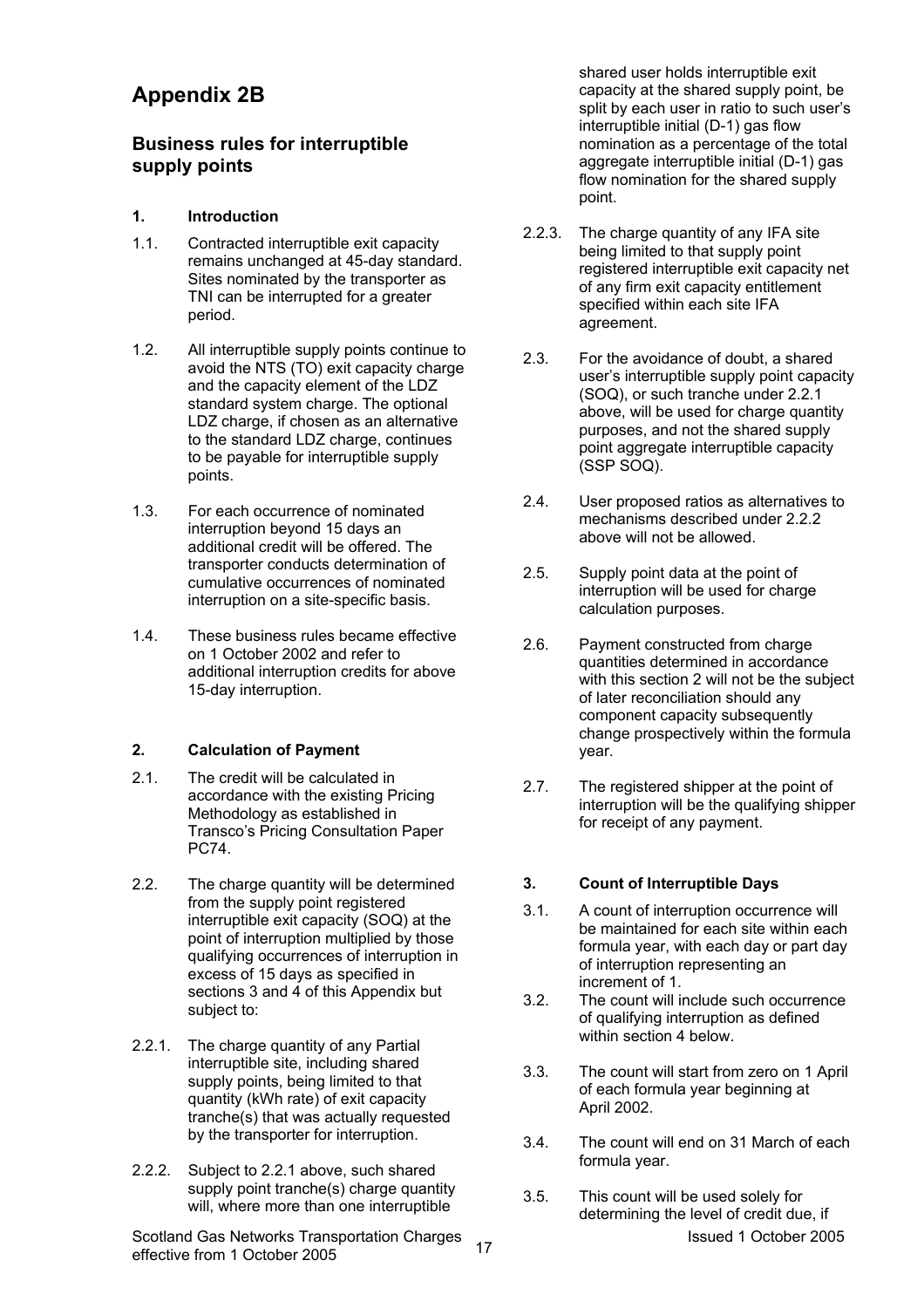any, for each site where the frequency of nominated interruption exceeds 15 days within any formula year, monitoring of transportation contract interruption will be maintained separately for each gas year (1 October- 30 September).

### **4. Qualifying Interruption**

- 4.1. The count of qualifying interruptible days under section 3 above will increment, but subject to 4.3 below, where curtailment of gas supply was due to:
- 4.1.1. interruption arising from an NTS or Network constraint within a transporter's transportation system;
- 4.1.2. interruption arising for Test purposes as described within the Network Code section G 6.7.3 (b).
- 4.2. The count of qualifying interruptible days under section 3 above will not increment where curtailment of gas supply was due to:
- 4.2.1. emergency interruption [emergency cessation of gas supply];
- 4.2.2. any form of commercial interruption instigated by a shipper.
- 4.3. The transporter's determination of a site for interruption will increment that site's count of interruptible days under section 3 above.
- 4.4. Where The transporter has called interruption, a User can request that an alternative site(s) should be interrupted as described in section G 6.8.2 of the Network Code. In such circumstances the transporter will, for the purposes of section 3 above, maintain a count based on the site the transporter originally nominated for interruption.
- 4.5. Failure to interrupt of the transporter proposed site or shipper proposed alternative site(s), will result in a reduction by 1 (to a minimum of zero) of the site count of interruptible days determined under 4.3 above and such that:
- 4.5.1. no payment will be made for the transporter proposed and shipper accepted site that subsequently fails to interrupt;
- 4.5.2. no payment will be made for the transporter proposed site where shipper

substituted for a matched target volume site that subsequently fails to interrupt;

4.5.3. where multiple sites are substituted by a shipper, the payment(s) made to transporter proposed site(s) will be reduced by that shipper substituted target volume identified as failing to interrupt, with such volume reduction being applied in site highest unit charge rate ranked order.

#### **5. Unit Rate**

- 5.1. The unit rate will be expressed in pence per kWh of peak day capacity and will be the rate as determined by the Pricing Methodology established by Transco's Pricing Consultation Paper PC74.
- 5.2. NTS and LDZ unit rates will be 1/15th of the annual (daily rate × 365) NTS (TO) exit capacity rates and LDZ standard capacity rates valid at the point of interruption, and will be site-specific rates applied to occurrences of qualifying interruption in excess of 15 days.
- 5.3. Payment constructed from unit rates determined in accordance with this section 5 will not be the subject of later reconciliation should firm NTS (TO) exit capacity rates or LDZ standard capacity rates, or any peak capacity component contained within such rate calculation, subsequently change within the formula year.
- 5.4. For the avoidance of doubt, User election of the optional LDZ tariff excludes such sites from qualification for LDZ payments in respect of interruption in excess of 15 days, such sites will still be eligible for receipt of any NTS component.

### **6. Invoice**

- 6.1. Payment of all credits accrued in a calendar month will be made within the following month.
- 6.2. Subject to 4.5 above, the transporter will not issue a payment where it has reasonable grounds to believe that such payment is dependent upon the outcome of failure to interrupt investigation. Payment will be released as soon as practically possible should such failure to interrupt be disproved.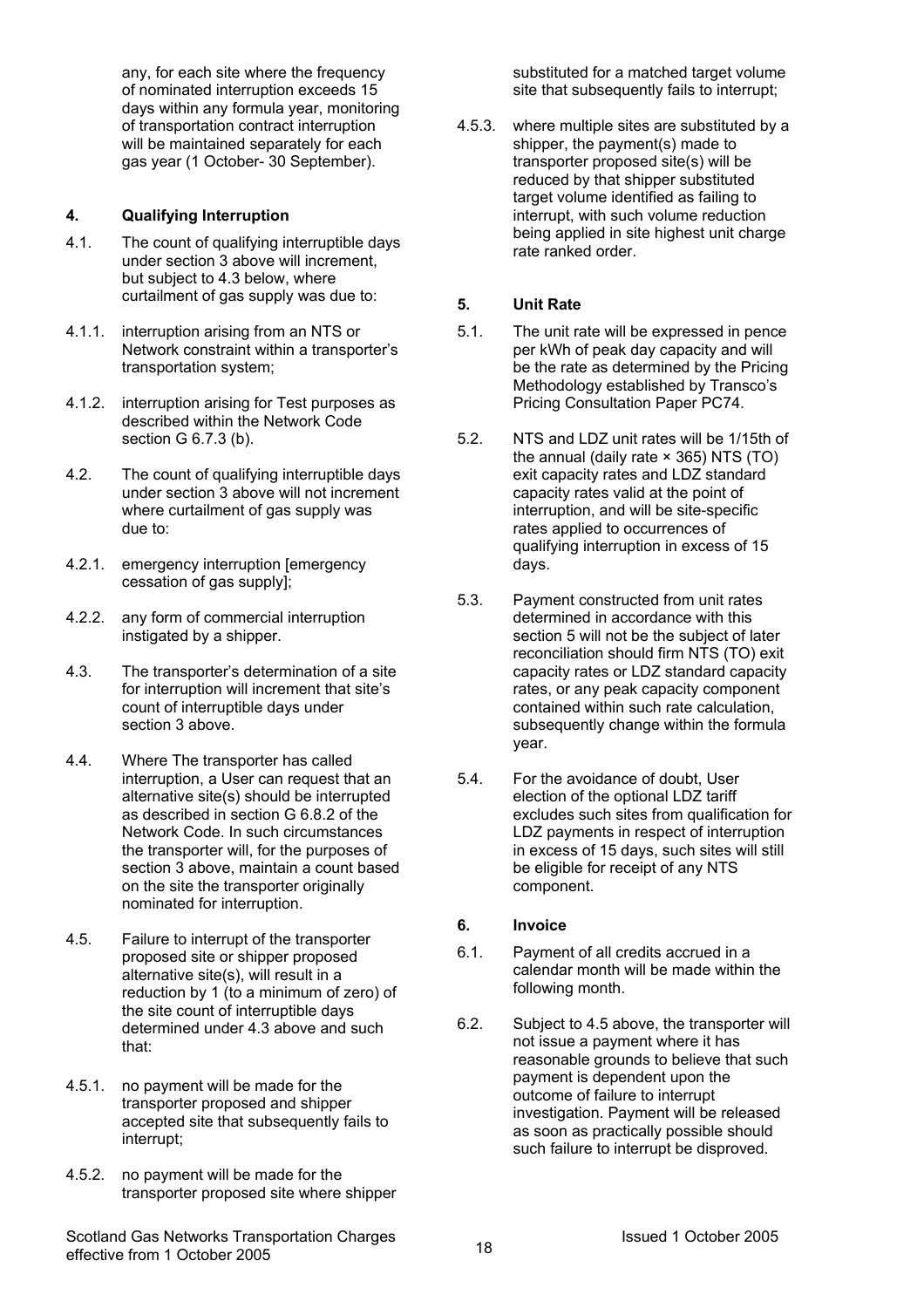### **7. Information Provision**

7.1. The transporter will publish the count of interruptible days as specified within section 3 above where that supply point count exceeds 12 days, publication will be at an aggregate Network or aggregate NTS level. The information in 7.1 will be published on the transporter's web site and updated on a weekly basis.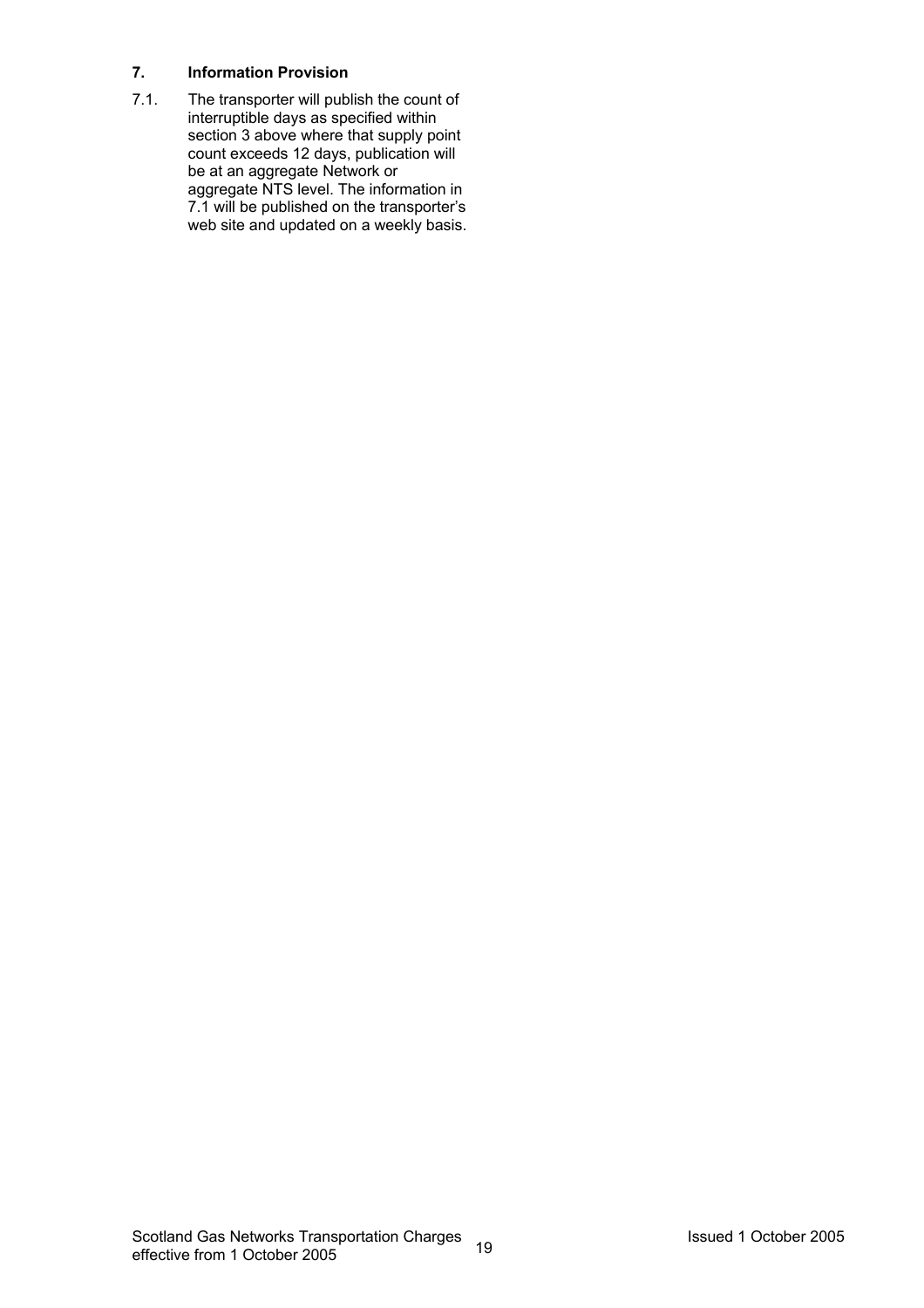## **3. APPLICATION OF THE LDZ CHARGES METHODOLOGY**

## **3.1 Introduction**

Standard Special Condition A4 of the Gas Transporter (GT) Licence requires the licensee to establish a methodology showing the methods and principles on which transportation charges are based. The present charging methodology was introduced in 1994 and it has been modified from time to time in accordance with the GT Licence.

#### **3.1.1 Price Control Formulae**

With effect from 1 April 2004 the transportation price control regime was changed to give each of the eight Networks which comprised Transco's distribution system its own allowed revenue. With effect from 1 June 2005 Scotland Gas Networks will have its own Licence for the Scotland Network which will set out the price controls and incentives which determine the maximum revenue that the licensee may derive from gas transportation activities in a formula year, that is 1 April to 31 March.

The Maximum Allowed Revenue in the licence is determined by a number of factors including:

- The initial level of core allowed revenue written into the licence;
- The volume of gas transported to supply points in various consumption bands within the network;

• The RPI-X indexation factor - Core allowed revenue is adjusted each year by a factor equal to two percentage points less than the rate of inflation, measured on a prescribed historical basis by reference to the Retail Price Index (RPI -2);

- Actual performance of the network in mains replacement relative to the original mains replacement allowance in the price control formula (known as the Repex Adjustment).
- Any under- or over-recovery brought forward from the previous formula year (the "K" factor in the formula).

The "K" correction factor is necessary because the level of charges set for any formula year depends on forecasts of some of the above elements. The actuals will inevitably differ from the forecasts, thus giving rise to variances between the amount of revenue generated from the charges and the amount allowed under the formula. The K factor enables these variances to be corrected by adjusting either upwards or downwards the maximum level of allowed revenue in the following formula year (taking interest into account).

#### **3.1.2 Objectives of the Charging Methodology**

The transportation charging methodology has to comply with objectives set out in the Licence under Standard Special Condition A5 paragraph 5. These are that:

- Compliance with the charging methodology results in charges which reflect the costs incurred by the licensee in its transportation business, and, so far as is consistent with this,
- That compliance with the charging methodology facilitates effective competition between gas shippers and between gas suppliers; and
- That the charging methodology properly takes account of developments in the transportation business;

In addition to these Licence objectives Scotland Gas Networks has its own objectives for the charging regime. These are that the distribution charging methodology should:

- promote efficient use of the distribution system;
- generate stable charges;
- be easy to understand and implement.

Before the transporter makes any changes to the methodology it consults with the industry in accordance with Standard Special Condition A5 of the Licence. Ofgem has the right to veto any proposed changes to the methodology.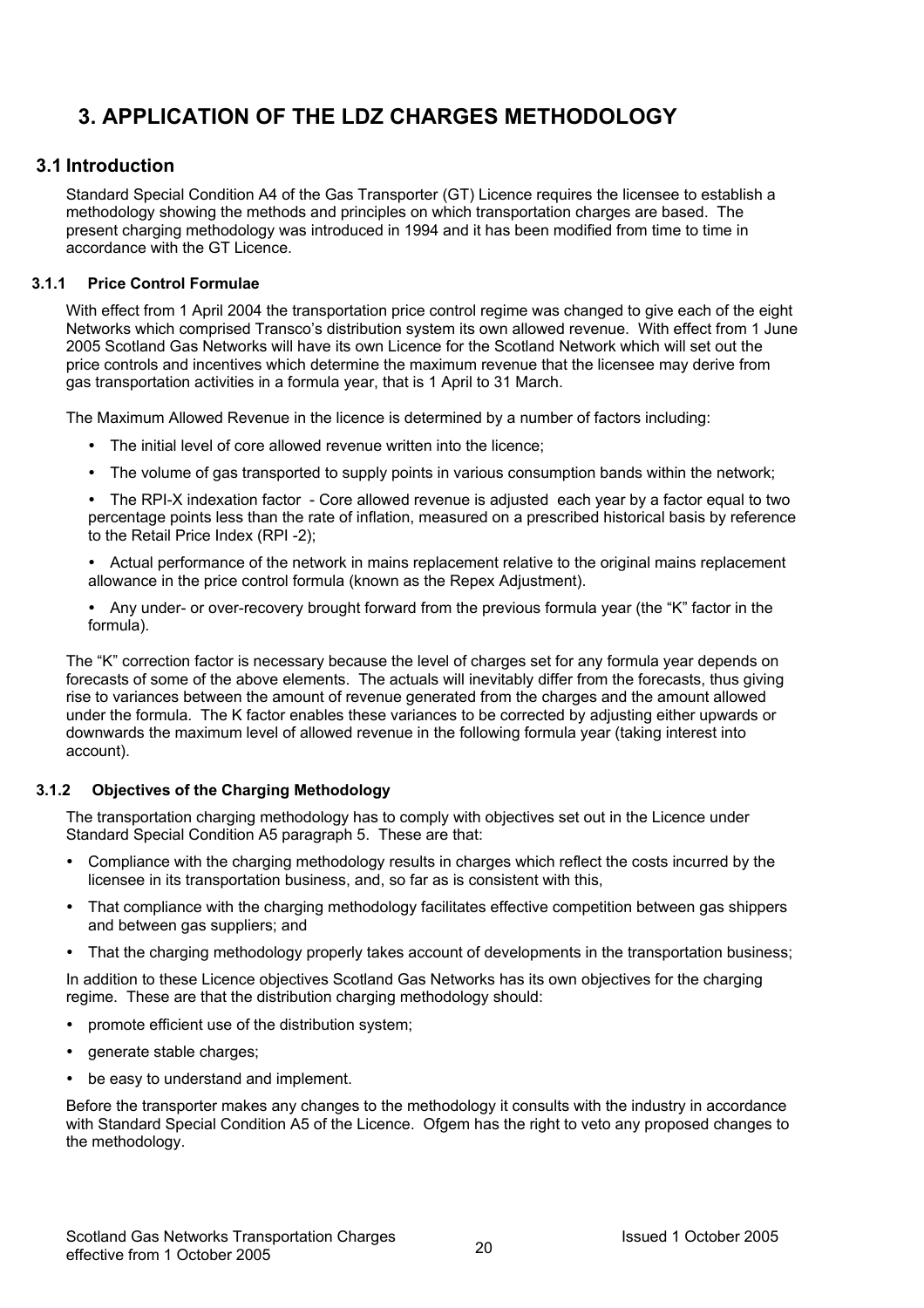#### **3.1.3 Structure of Charges**

Under the existing structure Network LDZ charges are split between charges which reflect system costs and those which reflect customer related costs. The table below shows that, based on national ABC cost analysis, system related costs accounted for about 70% of network costs and customer related costs the remaining 30% in recent years.

| Year | <b>System</b> | <b>Customer</b> | <b>Total</b> |
|------|---------------|-----------------|--------------|
|      | %             | %               | %            |
| 2002 | 70.9          | 29.1            | 100          |
| 2003 | 71.8          | 28.2            | 100          |

**Table 3.1.3: Network Cost Breakdown based on national ABC model** 

Charges are therefore set to recover approximately 70% of the revenue from the system related charges and 30% of the revenue from the customer related charges.

Having established the target revenue to be derived from each main category of charge, the next step is to structure the charges within each of these charge categories across the load bands such that they reasonably reflect the costs imposed on the system by different sizes of loads. The methodologies used to do this are described in the following sections.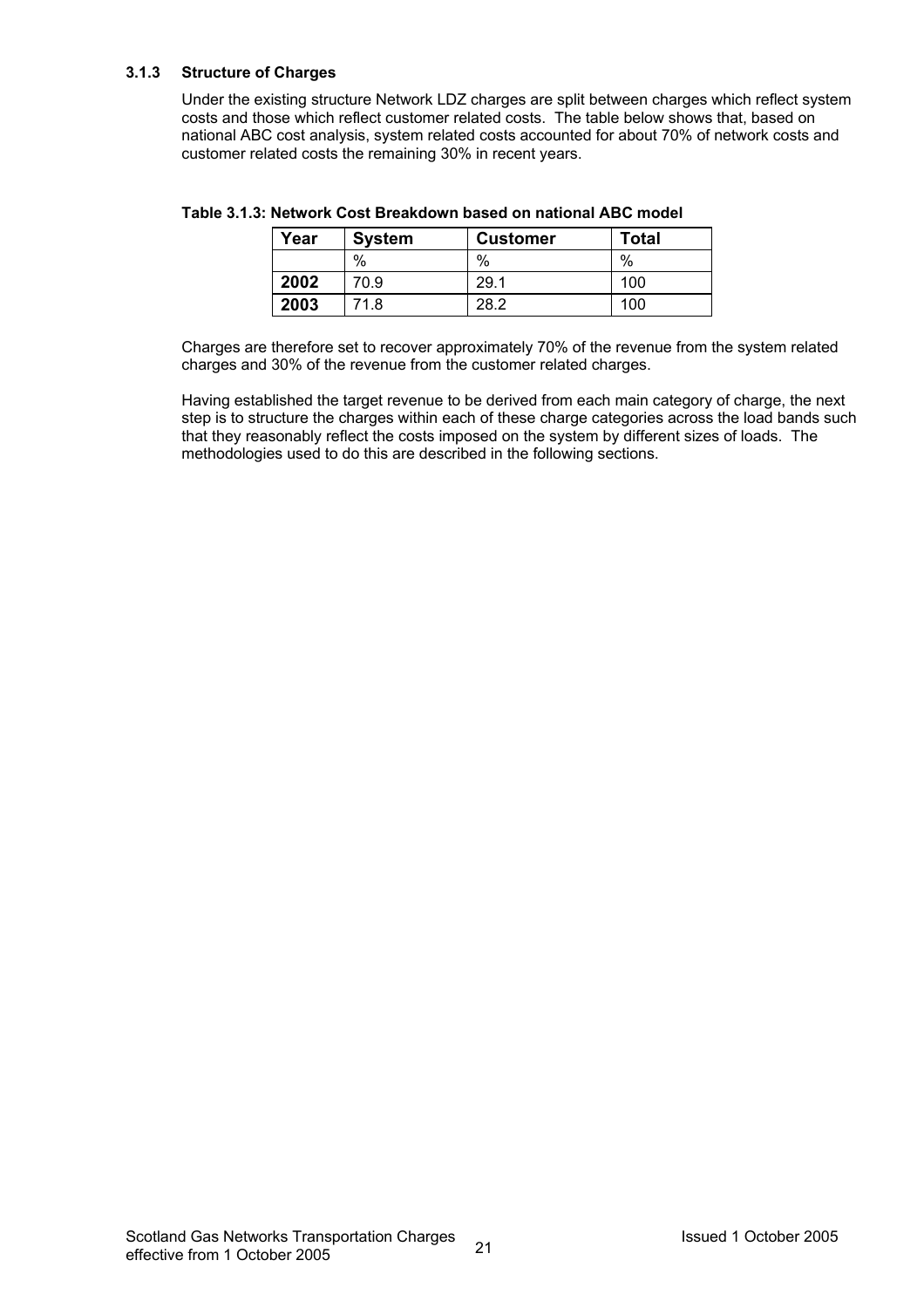## **3.2 LDZ System Charges Methodology**

#### **3.2.1 Introduction**

The LDZ charges effective from 1 October 2005 are based on the national methodology fully described in Transco's Pricing Consultation paper PC68 - Review of LDZ Transportation Charges. This methodology is based on an analysis of costs and system usage at a national level.

The distribution networks contain a series of pipe networks split into four main pressure tiers:

#### **Table 3.2.1a Network Pressure Tiers**

| <b>Pressure Tier</b>                   | <b>Operating Pressure</b> |
|----------------------------------------|---------------------------|
| <b>Local Transmission System (LTS)</b> | 7 - 38 bar                |
| Intermediate Pressure System (IPS)     | I2 - 7 bar                |
| <b>Medium Pressure System (MPS)</b>    | 75 mbar - 2 bar           |
| Low Pressure System (LPS)              | Below 75 mbar             |

Each Network has a similar proportion of LTS, MPS and LPS pipelines but some Networks contain less IPS pipelines. The Low Pressure System itself accounts for 223,000 km out of the total 273,000 km of Network pipeline. In order to provide a more cost reflective basis for charging, the LPS is sub-divided on the basis of pipe diameter into six sub-tiers as shown below.

#### **Table 3.2.1b LPS Sub Tiers**

| <b>Pipe Diameter</b> |
|----------------------|
| >355mm               |
| 250-355mm            |
| 180-250mm            |
| 125-250mm            |
| 90-125mm             |
| <b>&lt;=90mm</b>     |
| Total                |

The principle underlying the LDZ charging methodology is that charges should reflect the average use of the network made by customers of a given size, rather than the actual use made by a particular customer. The latter methodology would be too complex to be a practical basis of charging. Analysis has shown that there is a good correlation between customer size and offtake tier. Large customers are typically supplied from higher-pressure tiers and small customers from lower pressure tiers. Such an approach avoids inconsistencies that may arise if neighbouring sites of similar size are actually connected to different pressure tiers.

#### **3.2.2 Outline of Methodology**

The methodology calculates the average cost of utilisation for each of the main pressure tiers of the distribution system. Combining this with the probability of loads within a consumption band using that pressure tier generates a tier charge for an average load within that band. The summation of these tier charges gives the total charge for a load within the consumption band to use the distribution system. The methodology uses average costs rather than marginal costs to reflect the total costs of using the system. The detail below describes the derivation of the capacity charge function and is therefore based on peak daily flows. A similar calculation, based on annual flows, is carried out to determine the commodity charge function. The data used is that from the most recent review carried out in 2001.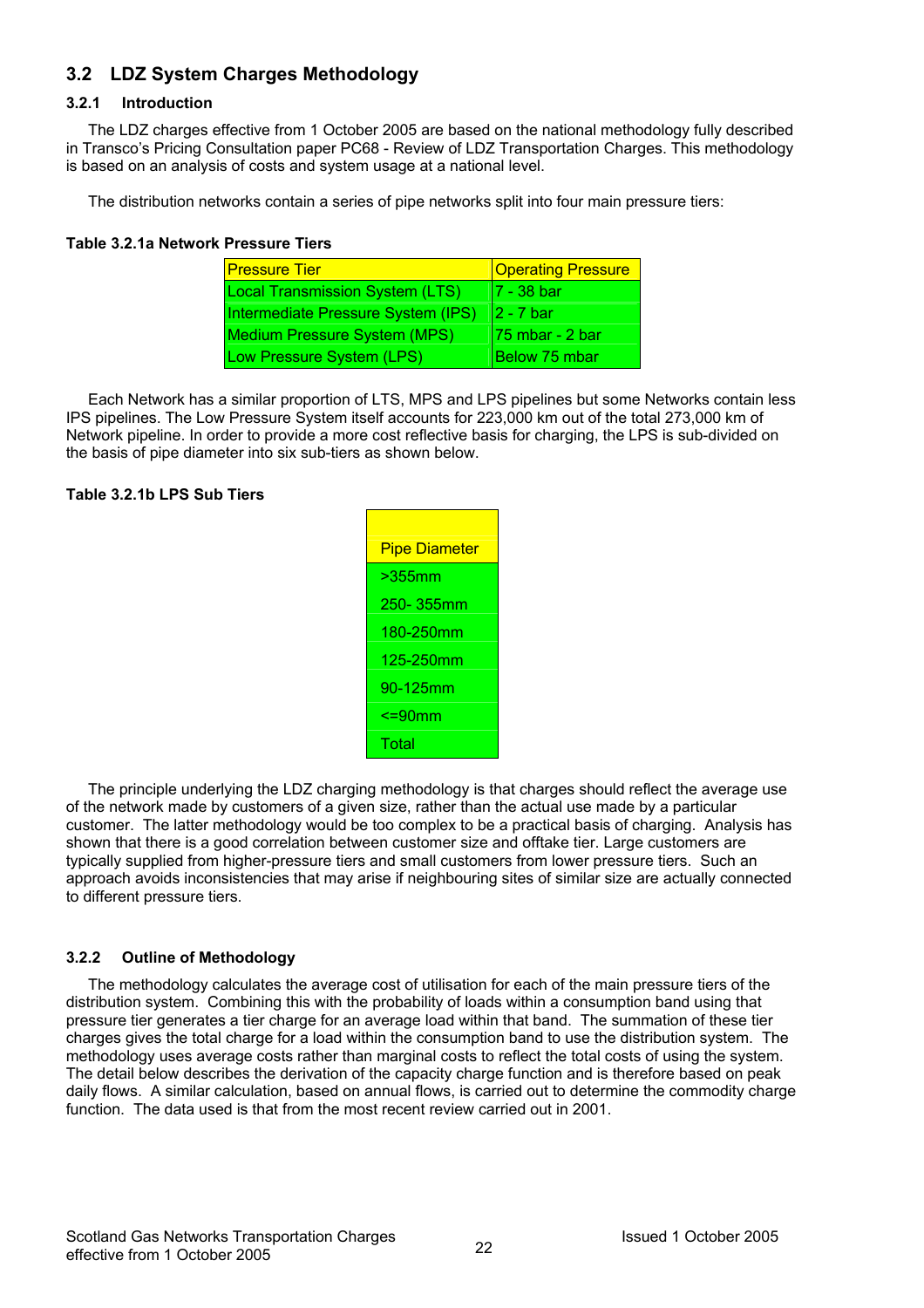#### **3.2.3 Determination of Costs**

The costs related to each pressure tier were derived from the Activity Based Cost (ABC) model. These costs are split 50:50 into capacity and commodity elements.

#### **Table 3.2.3a Determination of Tier Costs**

| <b>Pressure</b> |                               | % Total    | <b>Cost (£M)</b> |                          |  |  |  |
|-----------------|-------------------------------|------------|------------------|--------------------------|--|--|--|
| <b>Tier</b>     | <b>LPS Sub</b><br><b>Tier</b> | <b>ABC</b> | <b>Total</b>     | <b>Capacity</b><br>(50%) |  |  |  |
| <b>LTS</b>      |                               | 15.7%      | 196.3            | 98.1                     |  |  |  |
| <b>IPS</b>      |                               | 5.4%       | 66.9             | 33.5                     |  |  |  |
| <b>MPS</b>      |                               | 16.2%      | 201.4            | 100.7                    |  |  |  |
| <b>LPS</b>      |                               | 62.7%      | 782.4            | 391.2                    |  |  |  |
| <b>TOTAL</b>    |                               | 100.0%     | 1247.0           | 623.5                    |  |  |  |

The split of LPS costs down to sub-tier level is based on year 2000 replacement cost data.

|                     |            | <b>% Total 2000</b>        | Cost (£M)    |                          |  |  |
|---------------------|------------|----------------------------|--------------|--------------------------|--|--|
| <b>LPS Sub Tier</b> |            | Replacement<br><b>Cost</b> | <b>Total</b> | <b>Capacity</b><br>(50%) |  |  |
| LP1                 | 355mm      | 12.3%                      | 96.2         | 48.1                     |  |  |
| LP <sub>2</sub>     | 50-355mm   | 12.7%                      | 99.4         | 49.7                     |  |  |
| LP3                 | 80-250mm   | 10.5%                      | 82.2         | 41.1                     |  |  |
| LP4                 | 25-180mm   | 15.8%                      | 123.6        | 61.8                     |  |  |
| LP <sub>5</sub>     | $0-125$ mm | 26.1%                      | 204.2        | 102.1                    |  |  |
| LP6                 | 90mm       | 22.6%                      | 176.8        | 88.4                     |  |  |
| TOTAL               |            | 100%                       | 782.4        | 391.2                    |  |  |

#### **Table 3.2.3b Determination of LPS Costs**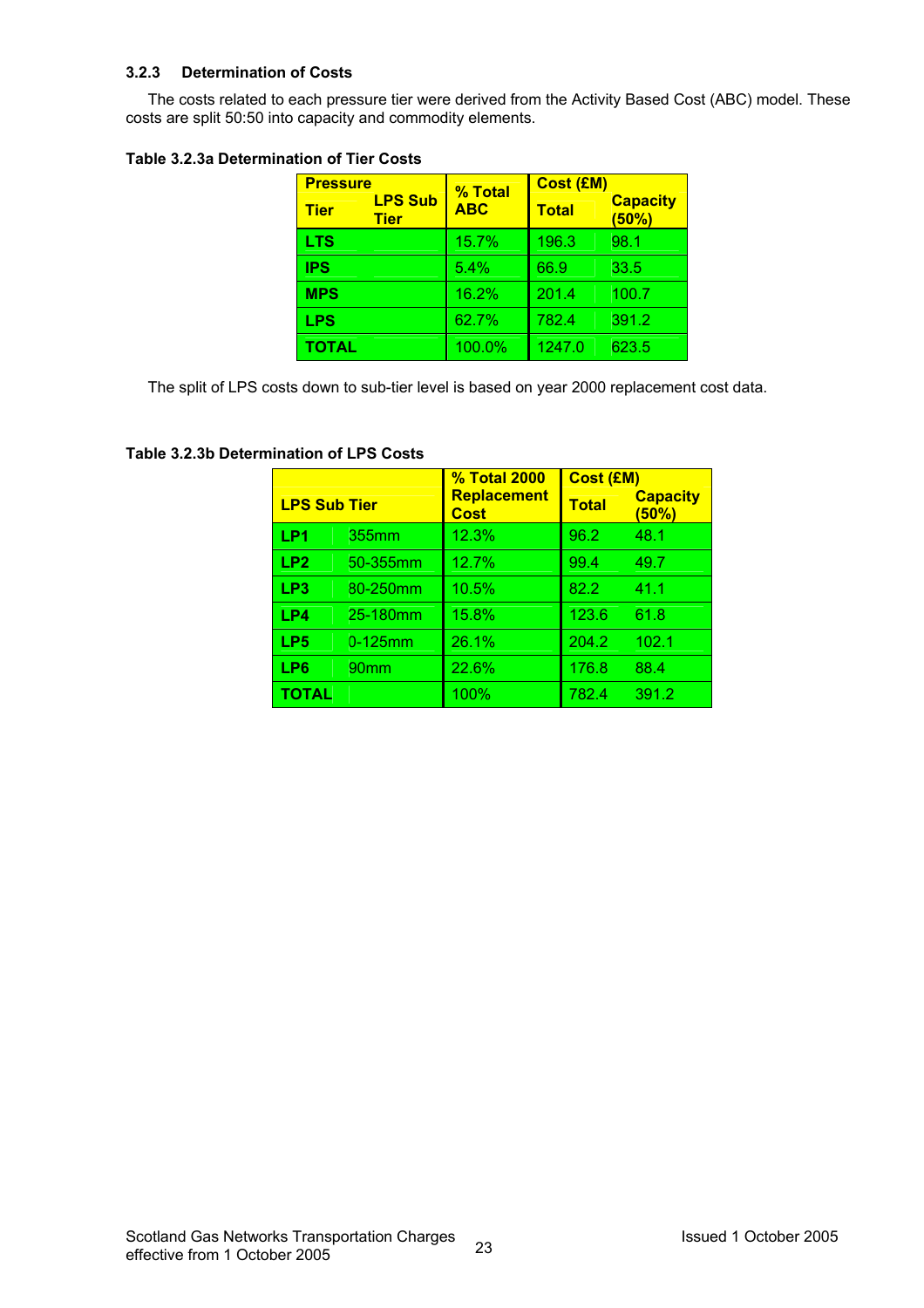#### **3.2.4 Probability of Pressure Tier / Sub Tier Usage**

The probability of a unit of gas, supplied to a customer of given size, having passed through the various pressure tiers / sub tiers within the distribution network is estimated. This estimation is based on the results from a survey of the pressure tier / sub tier at which individual supply points are attached to the pipeline system in conjunction with the results of network analysis.

| <b>Consumption Band</b> | <b>Network Tiers</b> |            |            | <b>LPS Sub Tiers</b> |         |         |       |              |                 |  |
|-------------------------|----------------------|------------|------------|----------------------|---------|---------|-------|--------------|-----------------|--|
| (MWh)                   | <b>LTS</b>           | <b>IPS</b> | <b>MPS</b> | LP <sub>1</sub>      | LP2     | LP3     | LP4   | LP5          | LP <sub>6</sub> |  |
| $0 - 73.2$              | 97.8%                | 44.7%      | 94.4%      | 56.3%                | 76.7%   | 83.7%   | 77.5% | 54.7%        | 17.1%           |  |
| $73.2 - 146.5$          | 97.7%                | 44.6%      | 94.6%      | 55.5%                | 73.7%   | 76.7%   | 66.7% | 42.7%        | 15.4%           |  |
| $146.5 - 293$           | 97.8%                | 44.7%      | $94.2\%$   | 59.0%                | 78.2%   | 79.8%   | 67.8% | 43.8%        | 17.2%           |  |
| $293 - 439$             | 97.6%                | 45.0%      | 94.0%      | 52.8%                | 70.5%   | 72.8%   | 61.4% | $40.0\%$     | 16.6%           |  |
| $439 - 586$             | 97.6%                | 44.9%      | $94.1\%$   | 52.9%                | 70.3%   | 72.3%   | 61.4% | 40.2%        | 16.8%           |  |
| $586 - 732$             | 97.7%                | 44.6%      | 94.6%      | 55.0%                | 73.2%   | 73.9%   | 62.3% | 43.1%        | 16.9%           |  |
| 732 - 2.931             | 97.5%                | 45.3%      | 93.7%      | 50.4%                | 66.8%   | 68.3%   | 57.2% | 36.2%        | $13.4\%$        |  |
| $2.931 - 14.654$        | $97.2\%$             | 44.6%      | 94.3%      | 43.1%                | 56.8%   | 54.9%   | 41.4% | <b>20.9%</b> | $6.9\%$         |  |
| 14.654 - 58.614         | 96.7%                | 45.7%      | 91.3%      | 24.8%                | 31.8%   | 26.1%   | 15.2% | 6.8%         | $0.0\%$         |  |
| 58,614 - 293,071        | 96.5%                | $50.0\%$   | 78.0%      | 10.3%                | 12.4%   | 6.5%    | 6.8%  | $4.1\%$      | $1.4\%$         |  |
| >293.071                | 97.5%                | 49.1%      | 41.1%      | 1.2%                 | $1.7\%$ | $1.6\%$ | 1.3%  | $1.0\%$      | $1.0\%$         |  |

#### **Table 3.2.4 System Usage Probability Matrix**

Table 3.2.4 shows that for the 0-73.2MWh consumption band 97.8% (3,117 GWh from Table 3.2.5) of the total peak offtake for this consumption band (3,191 GWh) goes through the LTS, 44.7% goes through the IPS, and 94.4% through the MPS.

#### **3.2.5 Pressure Tier / Sub Tier Usage Volumes**

The application of usage probabilities to the network peak day offtake volumes provides an estimate of the extent to which the different load bands make use of capacity across the pressure tiers.

|                                  | <b>Network Tiers</b> |            |            |       | <b>LPS Sub Tiers</b> |                 |       |                 |                 |  |  |  |
|----------------------------------|----------------------|------------|------------|-------|----------------------|-----------------|-------|-----------------|-----------------|--|--|--|
| <b>Consumption Band</b><br>(MWh) | LTS                  | <b>IPS</b> | <b>MPS</b> | LP1   | LP2                  | LP <sub>3</sub> | LP4   | LP <sub>5</sub> | LP <sub>6</sub> |  |  |  |
| $0 - 73.2$                       | 3.117                | 1,425      | 3,010      | 1,794 | 2.446                | 2,668           | 2,472 | 1,745           | 545             |  |  |  |
| $73.2 - 146.5$                   | 178                  | 81         | 172        | 101   | 134                  | 140             | 122   | 78              | 28              |  |  |  |
| 146.5 - 293                      | 159                  | 73         | 153        | 96    | 127                  | 130             | 110   | 71              | 28              |  |  |  |
| $293 - 439$                      | 82                   | 38         | 79.        | 44    | 59                   | 61              | 52    | 34              | 14              |  |  |  |
| $439 - 586$                      | 64                   | 29         | 62         | 35    | 46                   | 47              | 40    | 26              | 11              |  |  |  |
| $586 - 732$                      | 53                   | 24         | 51         | 30    | 40                   | 40              | 34    | 23              | 9               |  |  |  |
| 732 - 2,931                      | 191                  | 89         | 184        | 99    | 131                  | 134             | 112   | 71              | 26              |  |  |  |
| $2,931 - 14,654$                 | 183                  | 84         | 177        | 81    | 107                  | 103             | 78    | 39              | 13              |  |  |  |
| 14.654 - 58.614                  | 123                  | 58         | 116        | 32    | 41                   | 33              | 19    | 9               | 0               |  |  |  |
| 58,614 - 293,071                 | 87                   | 45         | 70         | 9     | 11                   | 6               | 6     | 4               |                 |  |  |  |
| >293.071                         | 69                   | 35         | 29         |       |                      |                 |       |                 |                 |  |  |  |
| Total                            | 4.306                | 1,981      | 4.104      | 2,322 | 3,143                | 3.364           | 3.046 | 2,101           | 676             |  |  |  |

#### **Table 3.2.5 Peak Daily Capacity Utilisation (GWh)**

#### **3.2.6 Cost per Unit of Capacity Utilised**

The cost of providing capacity utilised on the peak day within each pressure tier / sub tier per unit of capacity is calculated by the division of capacity related costs, set out in section 3.2.2, by the volume of capacity utilised. In these calculations the LPS is not treated as a single entity but rather as individual sub tiers.

|                                             | <u> Network Tiers</u> |            |            | <b>LPS Sub Tiers</b> |       |       |               |       |       |
|---------------------------------------------|-----------------------|------------|------------|----------------------|-------|-------|---------------|-------|-------|
|                                             | LTS                   | <b>ITS</b> | <b>MPS</b> | <u>IP1</u>           | IP2   | LP3   | LP4           | I P5  | LP6   |
| Capacity Cost (£m)                          | 98.1                  | 33.5       | 100.7      | 148.1                | 49.7  | 411   | 61.8          | 102.1 | 88.4  |
| Capacity Utilised (PD GWhs)   4,306   1,981 |                       |            | $-4.104$   | 12.322               | 3.143 | 3.364 | $3.046$ 2.101 |       | 676   |
| Unit Cost (p / pdkWh / pa)                  | 12.28                 | 1.69       | 2.45       | 2.07                 | 1.58  | 1.22  | 2.03          | 4.86  | 13.08 |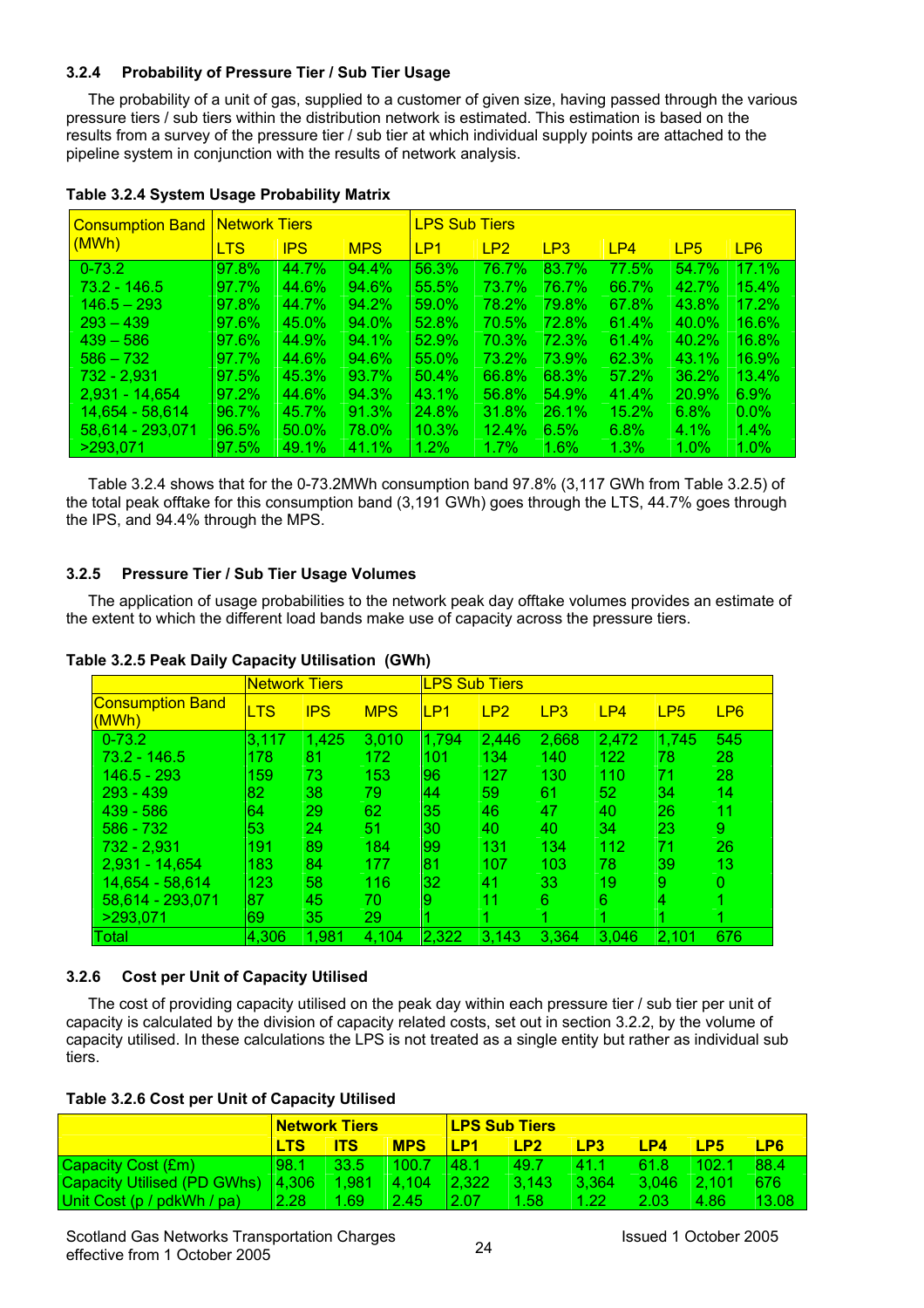#### **3.2.7 Average Cost of Utilisation**

The costs calculated in Table 3.2.6 represent the cost per unit of capacity utilised within each pressure tier / sub tier. Charging however is based on the average expected use made of each tier of the pipeline system. The average cost, for customers in each load band, of utilising a particular pressure tier / sub tier, is calculated by multiplying the unit cost of utilising the tier by the probability that the tier is utilised by customers in the load band. This is illustrated in Table 3.2.7a below for the MPS.

| Consumption<br><b>Band (MWh)</b> | <b>Utilisation</b><br>Cost | <b>Probability</b><br>of Use % | Average<br>Cost |
|----------------------------------|----------------------------|--------------------------------|-----------------|
| $0 - 73.2$                       | 2.45                       | 94.4%                          | 2.32            |
| $73.2 - 146.5$                   | 2.45                       | 94.6%                          | 2.32            |
| $146.5 - 293$                    | 2.45                       | 94.2%                          | 2.31            |
| $293 - 439$                      | 2.45                       | 94.0%                          | 2.31            |
| $439 - 586$                      | 2.45                       | 94.1%                          | 2.31            |
| $586 - 732$                      | 2.45                       | 94.6%                          | 2.32            |
| $732 - 2,931$                    | 2.45                       | 93.7%                          | 2.30            |
| $2,931 - 14,654$                 | 2.45                       | 94.3%                          | 2.31            |
| 14,654 - 58,614                  | 2.45                       | 91.3%                          | 2.24            |
| 58,614 - 293,071                 | 2.45                       | 78.0%                          | 1.91            |
| >293,071                         | 2.45                       | 41.1%                          | 1.01            |

#### **Table 3.2.7a Example - Average Cost (pence/pk day kWh /pa) of Utilisation of MPS by Load Band**

Table 3.2.7b below summarises the average cost, by consumption band, of using the complete network system.

| <b>Consumption</b><br><b>Band (MWh)</b> | Pence / peak day kWh / Annum |            |            |      |      |      |      |                 |                 |              |  |  |
|-----------------------------------------|------------------------------|------------|------------|------|------|------|------|-----------------|-----------------|--------------|--|--|
|                                         | <b>LTS</b>                   | <b>IPS</b> | <b>MPS</b> | LP1  | LP2  | LP3  | LP4  | LP <sub>5</sub> | LP <sub>6</sub> | <b>Total</b> |  |  |
| $ 0 - 73.2 $                            | 2.23                         | 0.75       | 2.32       | 1.17 | 1.21 | 1.02 | 1.57 | 2.66            | 2.23            | 15.17        |  |  |
| $73.2 - 146.5$                          | 2.23                         | 0.75       | 2.32       | 1.15 | 1.17 | 0.94 | 1.35 | 2.08            | 2.01            | 14.00        |  |  |
| $146.5 - 293$                           | 2.23                         | 0.76       | 2.31       | 1.22 | 1.24 | 0.98 | 1.38 | 2.13            | 2.25            | 14.49        |  |  |
| 293 - 439                               | 2.22                         | 0.76       | 2.31       | 1.10 | 1.11 | 0.89 | 1.25 | 1.95            | 2.18            | 13.76        |  |  |
| $439 - 586$                             | 2.22                         | 0.76       | 2.31       | 1.10 | 1.11 | 0.88 | 1.25 | 1.95            | 2.20            | 13.79        |  |  |
| $586 - 732$                             | 2.23                         | 0.75       | 2.32       | 1.14 | 1.16 | 0.90 | 1.26 | 2.09            | 2.22            | 14.07        |  |  |
| $732 - 2,931$                           | 2.22                         | 0.76       | 2.30       | 1.04 | 1.06 | 0.83 | 1.16 | 1.76            | 1.75            | 12.89        |  |  |
| 2.931 - 14.654                          | 2.22                         | 0.75       | 2.31       | 0.89 | 0.90 | 0.67 | 0.84 | 1.02            | 0.90            | 10.50        |  |  |
| 14,654 - 58,614                         | 2.20                         | 0.77       | 2.24       | 0.51 | 0.50 | 0.32 | 0.31 | 0.33            | 0.00            | 7.19         |  |  |
| 58,614 - 293,071                        | 2.20                         | 0.85       | 1.91       | 0.21 | 0.20 | 0.08 | 0.14 | 0.20            | 0.18            | 5.96         |  |  |
| >293.071                                | 2.22                         | 0.83       | 1.01       | 0.02 | 0.03 | 0.02 | 0.03 | 0.05            | 0.13            | 4.33         |  |  |

#### **Table 3.2.7b Average Cost of Network Utilisation by Consumption Band**

#### **3.2.8 CSEPs**

It has been suggested that CSEPs may use less of the distribution system when compared with standard supply points of the same peak daily consumption, and hence separate charging functions have been generated. CSEP specific connection data is used to compile a CSEP connection probability matrix in place of Table 3.2.4.

The costs calculated earlier in Table 3.2.6 represent the cost per unit of capacity utilised within each pressure tier / sub tier of the network by all loads. CSEP charging is based on the average expected cost, in each consumption band, for a CSEP utilising a particular pressure tier / sub tier. It is calculated by multiplying the unit cost of utilising each tier (Table 3.2.6) by the probability that the tier is utilised by CSEPs within a consumption band (CSEP replacement table for Table 3.2.4). The summation of each of these tier / sub-tier costs gives a total network cost as in Table 3.2.7b.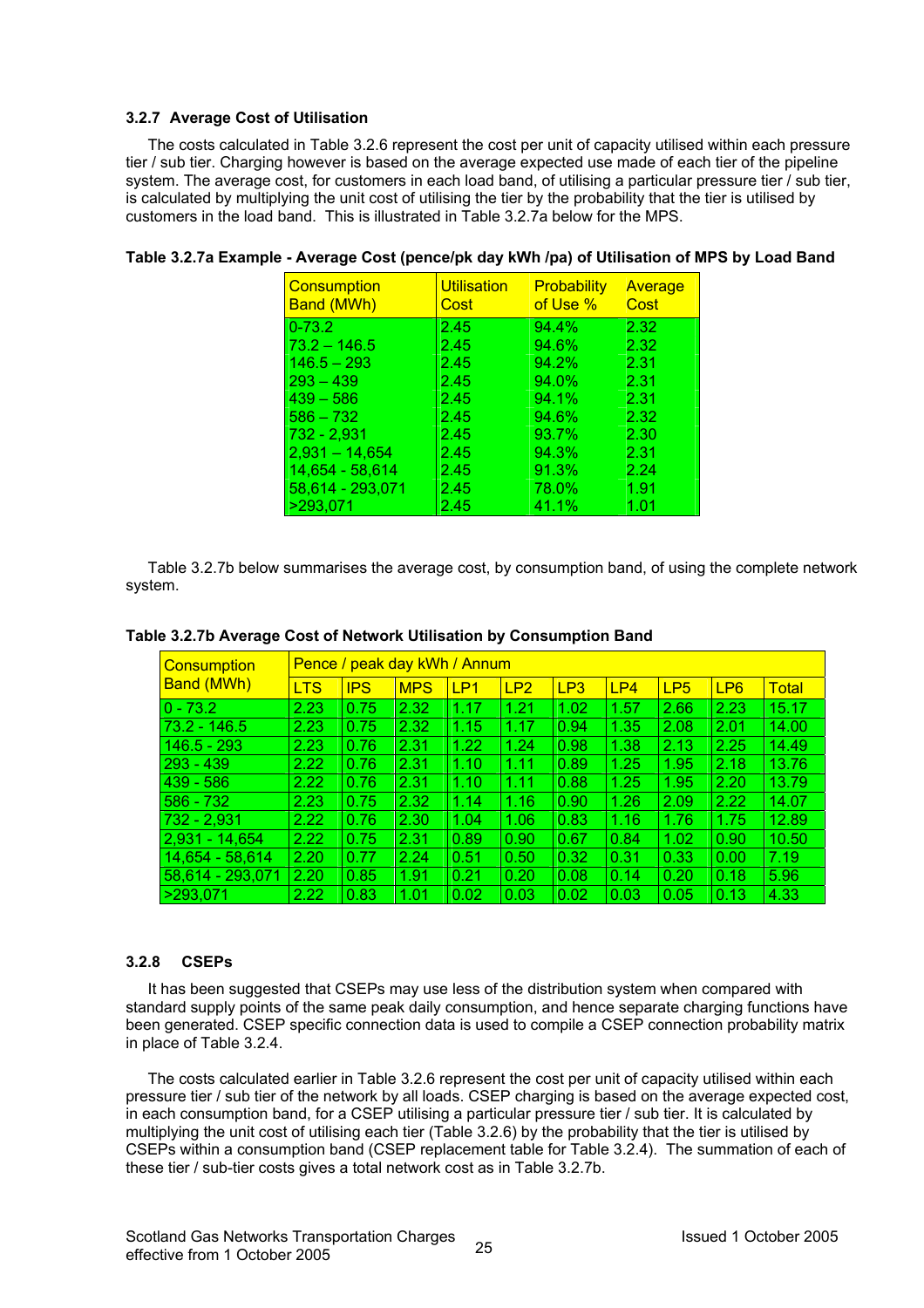### **3.2.9 Setting the Charging Functions**

To provide a workable basis for charging individual customers of differing sizes the total average costs of utilising each tier of the distribution network are plotted. For the capacity charges for directly connected supply points these costs are the total costs detailed in 3.2.7b above. Functions are fitted to the data points such that the error term is minimised. The functions found to best fit the underlying average cost data are in the form of a power of the peak daily load (SOQ) with straight-line elements for the domestic (<73.2 MWh / annum) consumption band and the small I&C consumption band (73.2 to 732 MWh / annum). These functions must then be scaled so that when applied to all supply points connected to the distribution network they are expected to generate the desired target revenue. For CSEPs and standard supply points less than 732 MWh / annum, the functions for capacity charges are the same as are the functions for commodity charges.